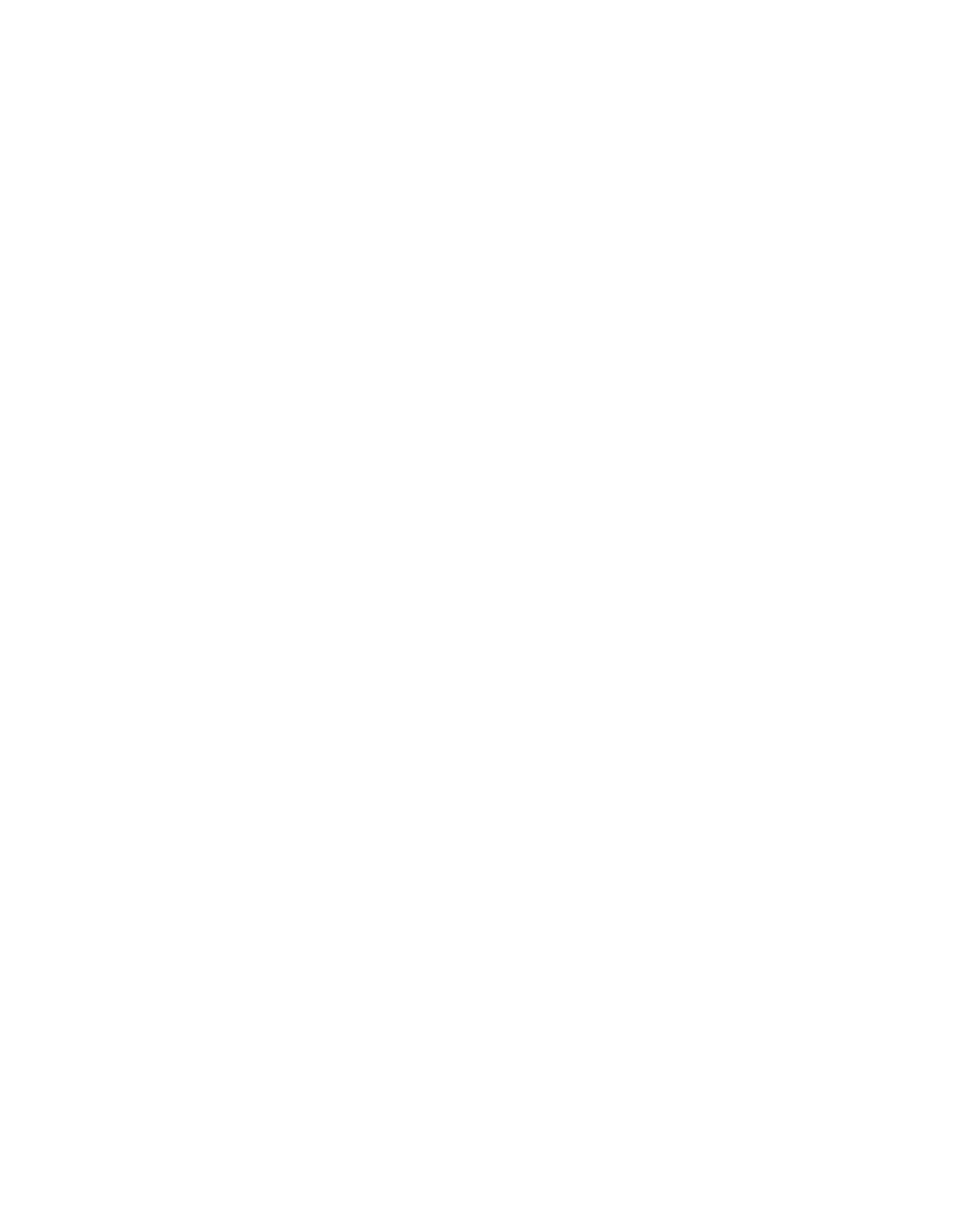## INTERNATIONAL MONETARY FUND

## REPUBLIC OF MOLDOVA

## **Report on the Observance of Standards and Codes (ROSC) Fiscal Transparency Module**

Prepared by the Fiscal Affairs Department

Approved by Michael C. Deppler and Teresa Ter-Minassian

December 1, 2004

#### **EXECUTIVE SUMMARY**

This report provides an assessment of fiscal transparency practices in Moldova in relation to the requirements of the IMF *Code of Good Practices on Fiscal Transparency* based on discussions with the authorities and others, the authorities' response to the IMF fiscal transparency questionnaire, and other sources. The IMF *Manual on Fiscal Transparency* (http://www.imf.org/external/np/fad/trans/manual) should be consulted for further explanation of the terms and concepts discussed in this report.

Moldova has made progress in recent years in improving fiscal transparency and meets the Code of Good Practices on Fiscal Transparency in some areas. However, shortcomings remain in several areas and key weaknesses have been identified in the monitoring of state-owned enterprises and the regulatory framework for the private sector. Moldova has also made progress in recent years in fiscal transparency in defining the roles and responsibilities of the executive, legislative, and judiciary, and the separation of government activities from those of the central bank and financial sector institutions. The quality of budget preparation has improved considerably over the past few years, in particular reflecting the introduction of medium-term expenditure frameworks (MTEFs). In this area, the Ministry of Finance has recently made commendable progress. Reporting on budget execution has also improved, and disclosure of final annual accounts is timely.

In a range of other areas, Moldova meets fiscal transparency requirements to some extent, but further improvements would be useful. The coordination mechanisms between budget and off-budget activities are formally rather well defined, but social funds, extrabudgetary funds, and donor-financed projects should be fully integrated into the central government budget. The relations between central and local governments should be put on a sounder and more stable footing, following more intensive consultations between the State and local governments. As a result of recent reforms, quasi-fiscal activities and contingent liabilities in the energy sector have declined in importance in recent years, but they remain sizable, requiring further scrutiny and policy attention.

The provision of data and information to the general public should be strengthened further, for example through more detailed and comprehensive monthly reporting. The central government should intensify efforts to prepare and monitor the budget on a general government basis. The consolidation of tax legislation into two organic codes (domestic taxes and customs) has improved transparency, but the authorities should refrain from too frequent amendments to these codes, including during budget execution. Modernizing and consolidating treasury operations is a matter of urgency, as are reforms in internal control and external audit. Corruption continues to be perceived as a key problem by businesses, donors, and others, notwithstanding the intensified efforts of the authorities to reduce it. Fiscal transparency should be improved in particular in those areas in which key weaknesses have been identified. Notably, the monitoring of state-owned enterprise finances requires strengthening and the activities of line ministries and state-owned enterprises should be better distinguished. While the legal and regulatory framework for private sector activities is formally clear and well specified, transparency has suffered in recent years due to the introduction of informal restrictions.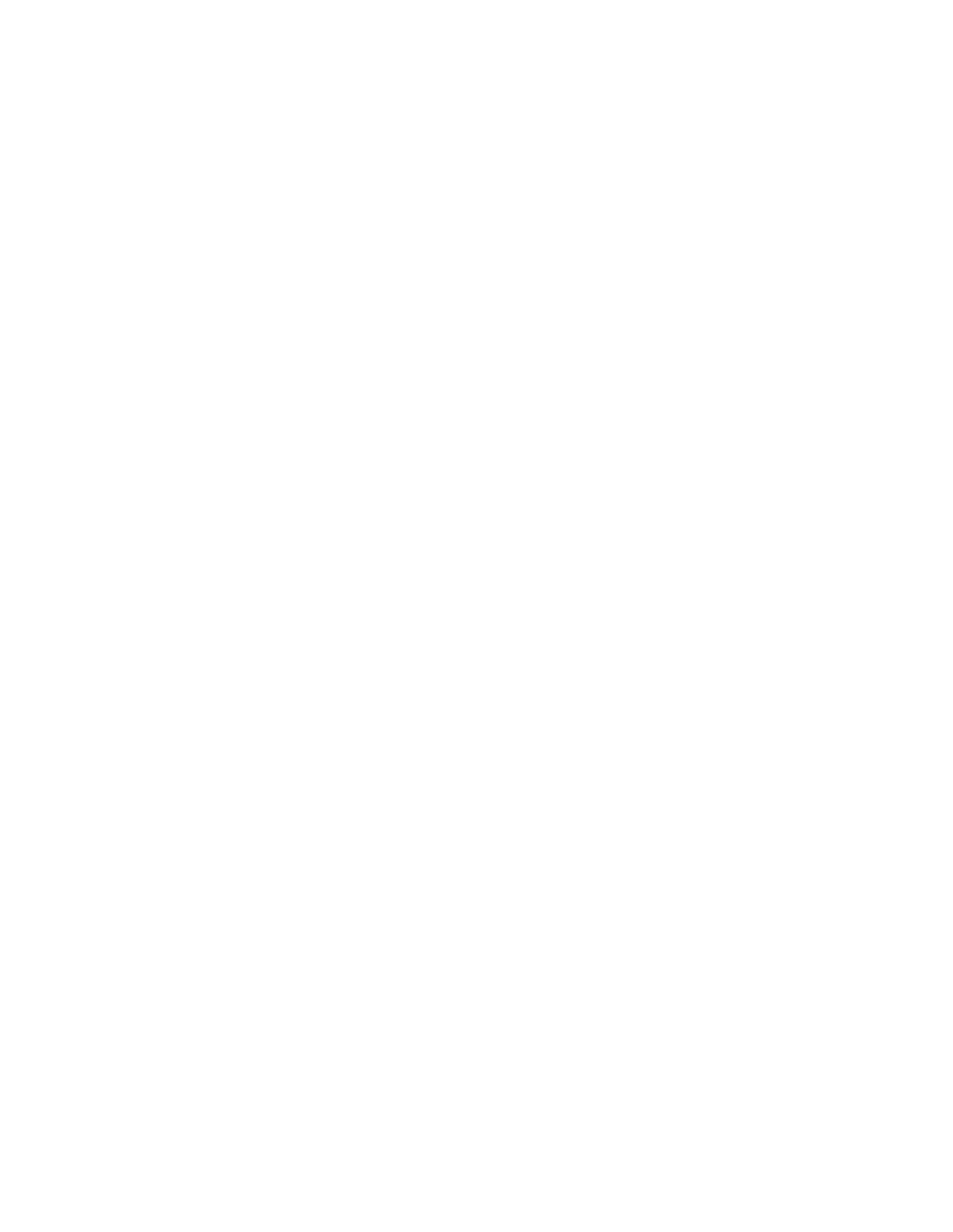# Contents Page

| $\mathbf{I}$ . | $\mathsf{A}$ .<br><b>B.</b> |  |    |  |
|----------------|-----------------------------|--|----|--|
|                | $C_{\cdot}$<br>D.           |  |    |  |
| П.             |                             |  | 24 |  |
| <b>Boxes</b>   |                             |  |    |  |
|                |                             |  |    |  |
|                |                             |  |    |  |
|                |                             |  |    |  |
|                |                             |  |    |  |
|                |                             |  |    |  |
|                |                             |  |    |  |
|                | Appendices                  |  |    |  |
|                |                             |  |    |  |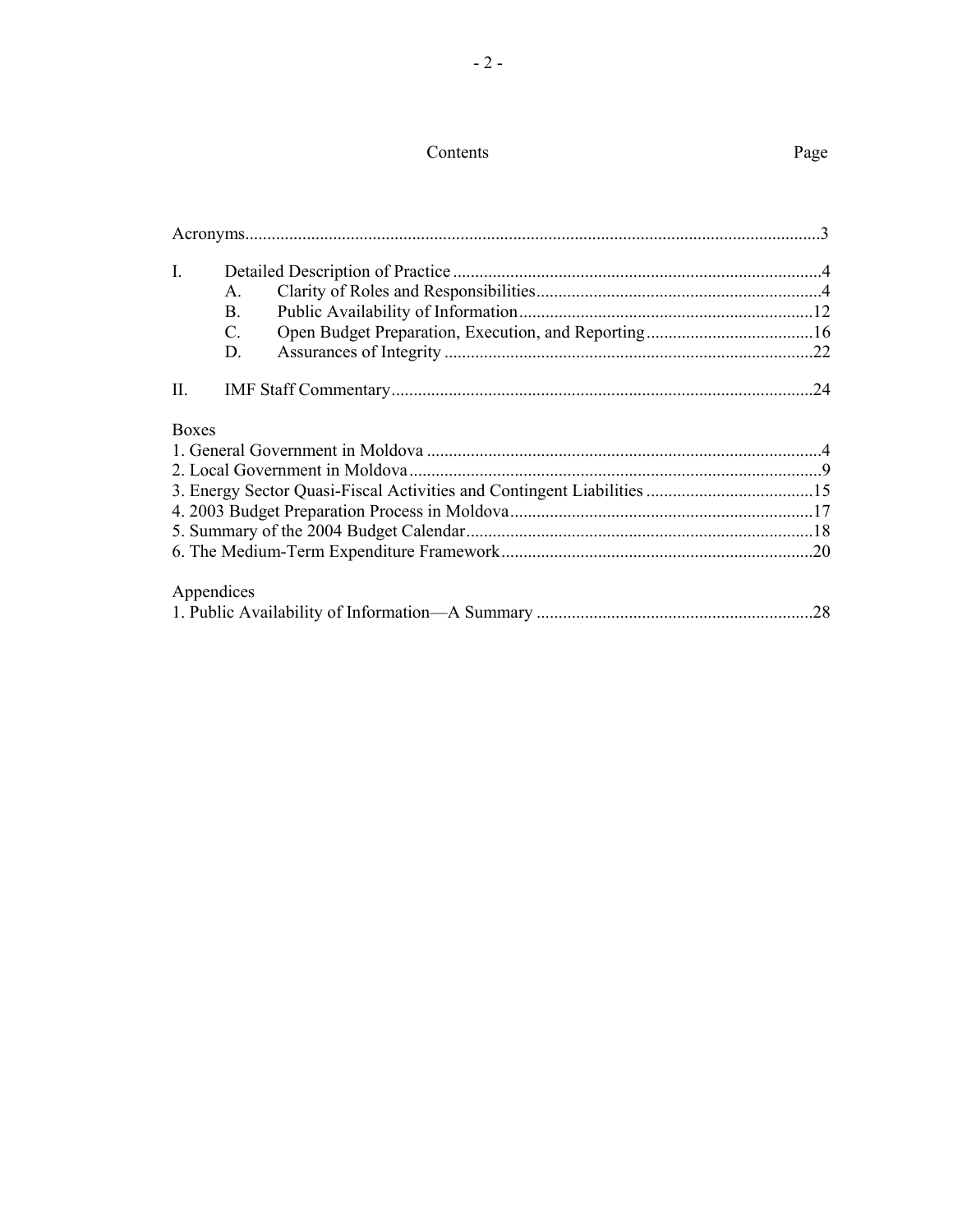#### **ACRONYMS**

| <b>Country Financial Accountability Assessment</b> |
|----------------------------------------------------|
| <b>Central Government</b>                          |
| Court of Accounts                                  |
| Department for International Development           |
| <b>Extrabudgetary Funds</b>                        |
| European Bank for Reconstruction and Development   |
| Financial Control and Audit Department             |
| General Data Dissemination Standard                |
| <b>Government Finance Statistics</b>               |
| Health Insurance Fund                              |
| Ministry of Economy                                |
| Ministry of Finance                                |
| Medium-Term Expenditure Framework                  |
| National Bank of Moldova                           |
| National Social Insurance Fund                     |
| <b>Poverty Reduction Strategy Paper</b>            |
| Reports on the Observance of Standards and Codes   |
| <b>Special Data Dissemination Standard</b>         |
| State-owned enterprise                             |
| State Tax Inspectorate                             |
|                                                    |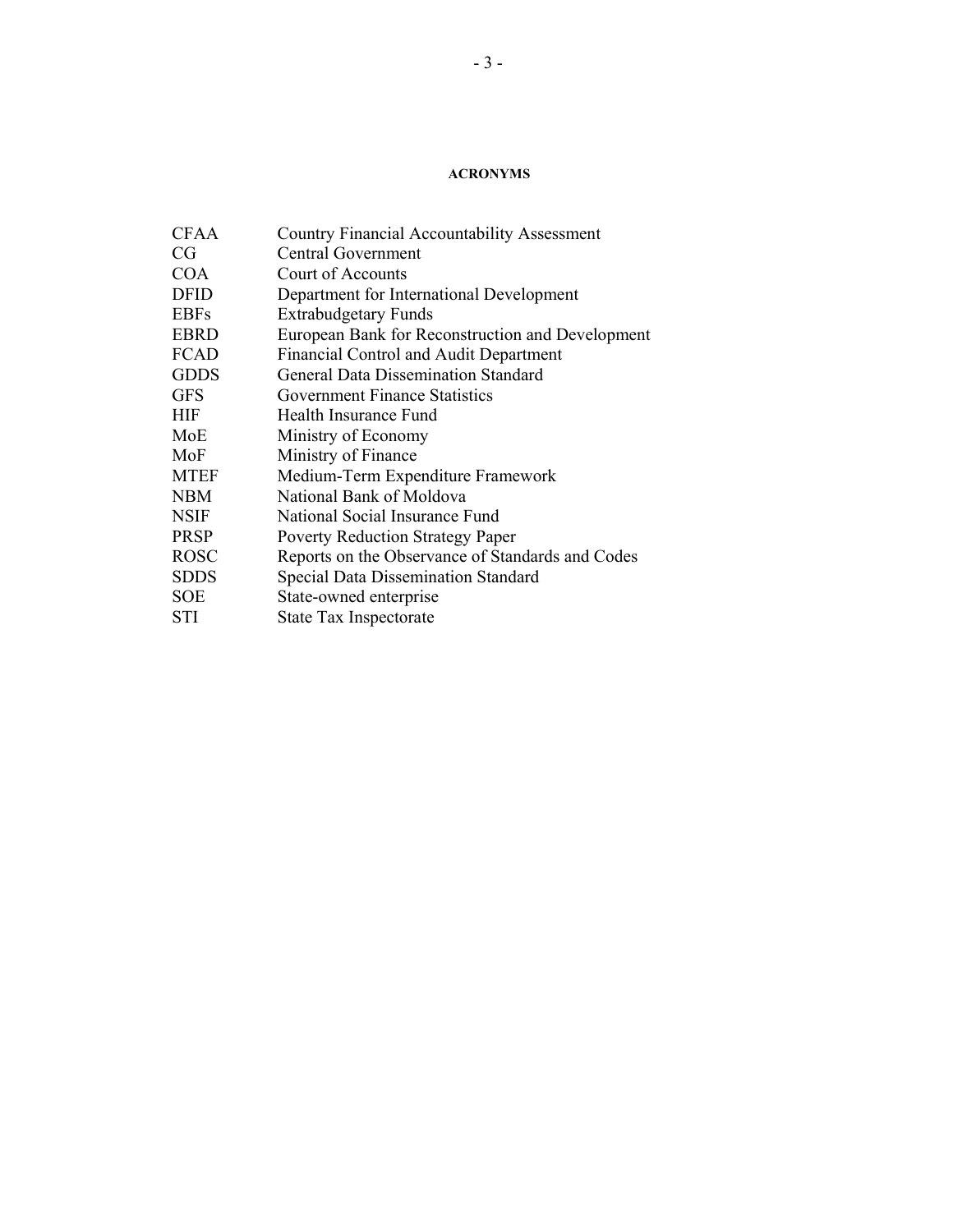#### **I. DETAILED DESCRIPTION OF PRACTICE1**

#### **A. Clarity of Roles and Responsibilities**

Definition of Government Activities 1.1.1

 $\overline{a}$ 

1. **General government is largely defined in consistency with Government Finance Statistics (GFS) principles, but not yet fully covered in the budget process.** A two-tier structure of government exists (central and local governments), and the authorities use a number of different budget definitions, including the State budget, the Consolidated Budget, and a broader definition ("The National Public Budget") which resembles that of general government. The central government consists of the State budget, the National Social Insurance Fund (NSIF), the Health Insurance Fund (HIF), and 12 Extrabudgetary Funds (EBFs). The Consolidated Budget includes the State and local government budgets (Box 1).

| <b>Box 1. General Government Budget in Moldova, 2003</b>                                                                            |                    |                             |
|-------------------------------------------------------------------------------------------------------------------------------------|--------------------|-----------------------------|
|                                                                                                                                     | In MDL<br>Millions | In Percent of<br><b>GDP</b> |
| <b>Stage Budget</b>                                                                                                                 | 4,251              | 15.6                        |
| Consolidated Budget = State budget + local government budgets                                                                       | 7,039              | 25.8                        |
| Central government budget $1/$ = State budget + National Social<br>Insurance Fund (NSIF) budget $+12$ Extrabudgetary Funds          | 6,518              | 23.9                        |
| General government budget ("National Public Budget") = central<br>government budget + local government budgets                      | 9.307              | 34.1                        |
| 1/ The Health Insurance Fund budget (fully operational from January 1, 2004) will in future also be<br>included in this definition. |                    |                             |

2. **The budget of the general government includes the central government and the local governments.** Local governments include two levels—regions (including special areas), and communes and municipalities (paragraph 11 and Box 2). Transnistria is not included as part of the general government as it is not subordinated to the Republic of Moldova. The *Law on the Budgetary System and the Budgetary Process, No. 847- XIII/1996* (hence organic budget law) and the annual State budget laws define the revenue sharing system for key taxes (e.g., VAT, income tax) between the State and local

<sup>1</sup> Discussion on fiscal transparency were held in Chisinau during January 26-February 6, 2004. The staff team, comprising Ms. Jacobs and Messrs. Ganelli and Taube (all FAD), was supported by the IMF Resident Representative, Mr. Ruggiero, and Mr. Scerbatchi, Research Assistant in the IMF office in Moldova. The team met with Finance Minister Grecianîi, officials from various government ministries and departments, as well as representatives of parliament, state-owned enterprises, donors, NGOs, and the business community.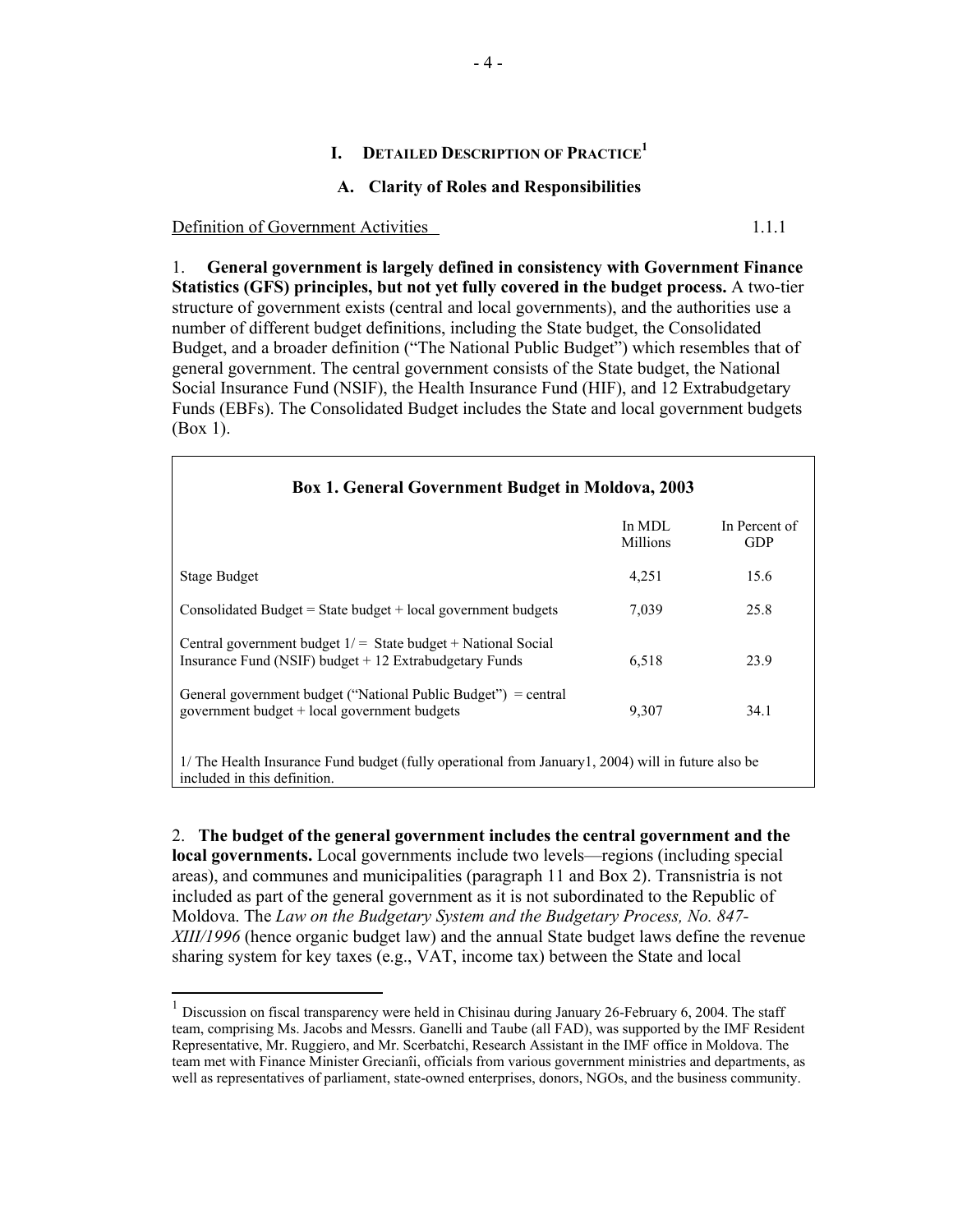governments. Local governments can also raise own revenues. Transfers to local governments are approved by parliament as part of the State budget. EBFs are included in the annual State budget as separate annexes which are approved together with the State budget by parliament. The budgets of the NSIF and the HIF are prepared and approved independently from the State budget. This separation makes it difficult to present a general government budget and monitor its execution during the fiscal year. The Ministry of Finance (MoF) provides to the President's Office and the legislature monthly reports on the execution of the Consolidated Budget; information on the execution of the NSIF and HIF budgets is provided separately. The definition of government activity is consistent between the MoF and the central bank (National Bank of Moldova, NBM). The discrepancy between above-the-line (revenue minus expenditure) and below-the line (domestic and external financing) fiscal data has been reduced significantly to a relatively small amount (0.3 percent of GDP in 2003).

3. **The relationships between government and state-owned enterprises** 1.1.4 **(SOEs) are legally well defined, but not easily distinguishable. No centralized monitoring of SOE financial performance exists.** Nonfinancial state-owned enterprises (SOEs) are supervised by line ministries. Activities of line ministries and these enterprises are legally well defined,<sup>2</sup> but in practice not easy to distinguish. The financial operations of SOEs are not monitored by any central government agency. Hence there is no systematic and comprehensive reporting on SOE finances to the government, parliament, and the general public.<sup>3</sup> Some SOEs receive explicit subsidies from the State and local government budgets for providing goods and services to the public (e.g., children's publications, transport services for pensioners).

4. **Government holdings of fully-owned corporations and equity have** 1.1.5/2.1.4 **declined, but remain sizable.** Data on government equity holdings are recorded by the MoF 4 line ministries, the Department of Privatization, and local governments. These data are available on request, but published only partially, as in the case of enterprises slated for privatization. No financial corporation is entirely publicly owned, but the State possesses 56 percent of the shares of one of the largest banks, the Banca de Economii S.A. The Department of Privatization has 482 SOEs on its privatization list, including joint stock companies and other enterprises with government ownership.<sup>4</sup> Little information is publicly available about local government ownership of companies.

 $\overline{a}$ 

<sup>&</sup>lt;sup>2</sup> See the Law on Enterprises and Entrepreneurship (No. 845-XII, 1992), amended by Law No. 1167 of 1997.

<sup>&</sup>lt;sup>3</sup> There is, however, periodic reporting by SOEs to the Department of Statistics and Sociology. Also, SOEs are subject to the same standard reporting requirements vis-à-vis tax authorities as other enterprises.

<sup>&</sup>lt;sup>4</sup> The vast majority of SOEs are joint stock companies. The State holds equity in 442 such companies. Of these 6 percent are fully owned by the State, in 17 percent of them the State ownership accounts for up to 5 percent; in 4 percent it owns 5 to 10 percent; in 9 percent it owns 10 to 25 percent; in 14.5 percent it possesses 25 to 50 percent; in 49 percent the State share is 50 to 100 percent.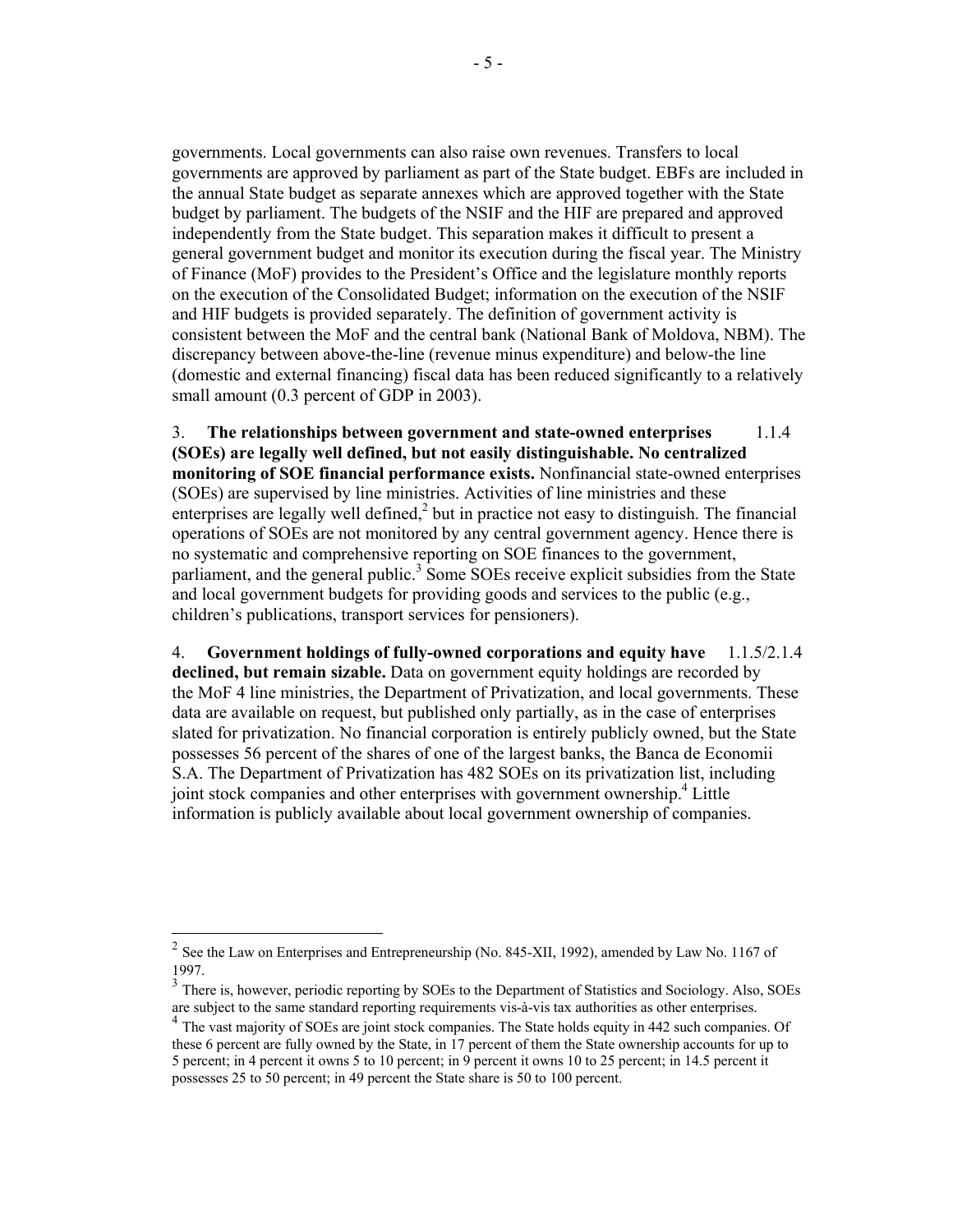Government relations with nonfinancial public corporations and the private sector

5. **Quasi-fiscal activities of public nonfinancial corporations have** 1.1.4 **declined significantly in recent years, but they are still sizable in the energy sector**. In the transport, water, and energy sectors, fully or partially government-owned enterprises dominate and carry out quasi-fiscal activities. In the energy sector, these activities have declined significantly in recent years following reforms in the electricity subsector, but they remain sizable in the gas subsector (paragraph 27 and Box 3).

6. **Arrangements regulating dividends from SOEs to the State budget are** 1.1.4 **de jure clearly regulated.** In general, SOE dividends are transferred to the State budget as prescribed by relevant laws and regulations, and depending on shareholder decisions on profit distribution. De facto, however, only small amounts of dividends have been transferred to the State budget in recent years (e.g., Mdl 5 million in 2003).

7. **The legal framework for privatization and the use of privatization** 1.1.5 **proceeds is relatively clear, but the privatization process is complex**. Privatization is carried out under two privatization laws and a number of regulations.<sup>5</sup> In cooperation with line ministries, the Department of Privatization is in charge of privatizing the State's share in 482 enterprises. The Department executes the annual privatization program, which is drawn up in consultation with line ministries; it is supposed to be published at the beginning of each fiscal year. However, the 2003 program was officially approved and published only by mid-year. Sales of stakes in joint stock companies are usually carried out through open tenders with the help of consulting companies. The privatization of 12 strategic companies is done under the auspices of the Prime Minister's Office through direct sales or tenders. The accounting of privatization proceeds is transparent all proceeds are handed over to the Treasury and used for budget financing; with proceeds from the sales of strategic enterprises used to repay government debt. If local governments own part of the equity of sold enterprises, their share of privatization proceeds is handed over to them.

8. **Laws and processes regulating the nonfinancial private sector are** 1.1.5 **formally well defined, but the inspection system remains pervasive and informal restrictions have been introduced.** Government regulations of nonfinancial sectors are generally spelled out clearly and comprehensively in various laws, including the Law on Property Ownership, the Law on Entrepreneurial Activity and Enterprises, and the Law on Joint Stock Companies. Licensing and business registration procedures have been streamlined in recent years, which has improved transparency; however, a pervasive system of inspections on national standards, sanitary authorizations, and other certificates remains in place. Additional inspections to record irregularities as part of criminal prosecution are carried out by the Center for Combating Corruption and Economic Crime, which employs the former staff of the financial guards. Prices, tariffs, and fees in a number of sectors (e.g., energy, heating, transport, water, education, and health) are administratively determined by national regulatory agencies, government organizations,

 $\overline{a}$ 

<sup>5</sup> Privatization Law No. 627-XII of July 1991, and Law on 1997-98 Privatization Program No. 1217-XIII of June 1997, as amended and valid until December 31, 2005.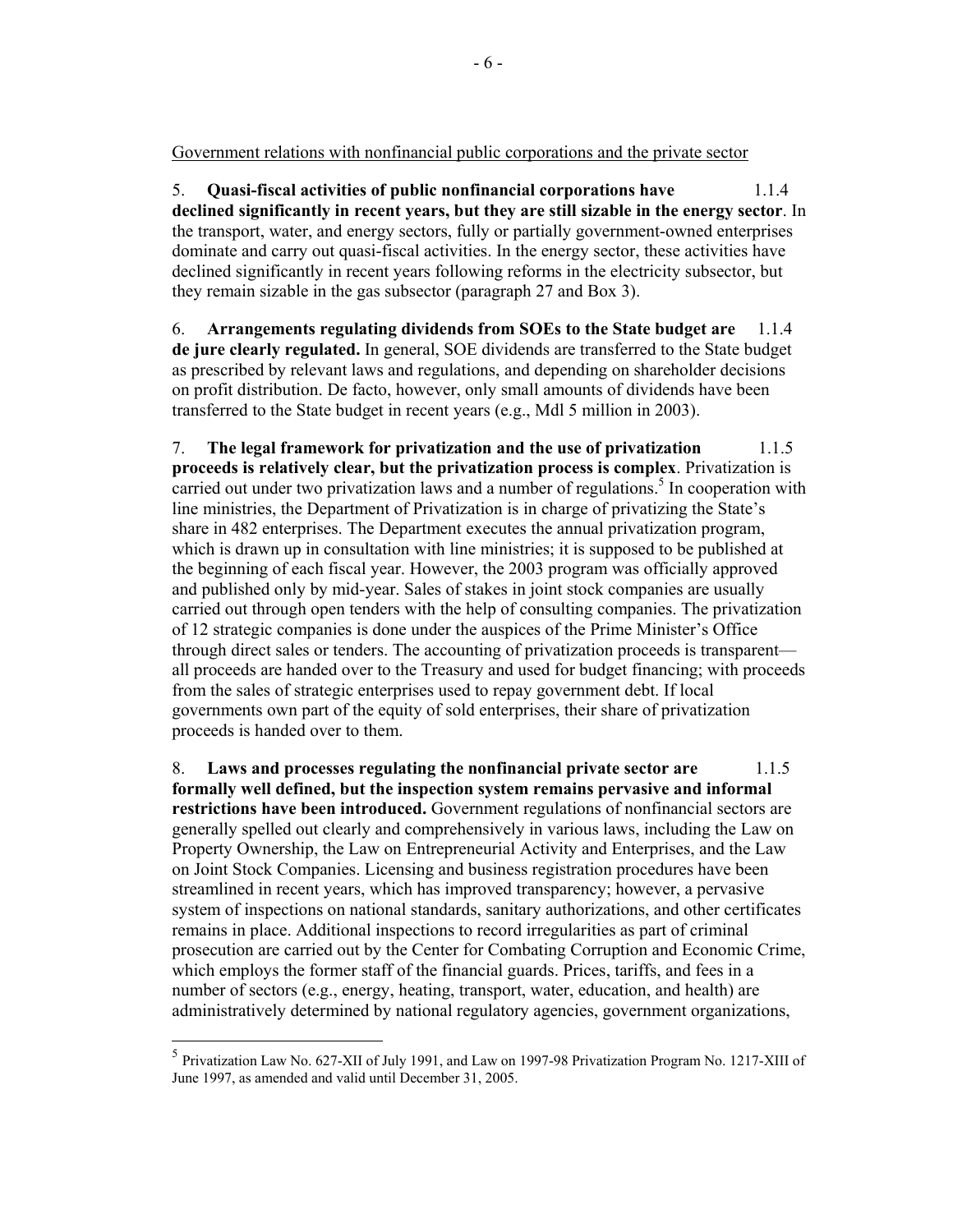and local governments. Recently, the government has introduced informal restrictions on the exports of certain products (e.g., sunflower seeds, wheat, scrap metal), which has reduced the transparency of the regulatory framework.

Government relations with the central bank and public financial sector 1.1.4

9. **The central bank is formally independent and currently does not carry out quasi-fiscal activities**. The primary objective of the central bank (NBM), according to *Law No. 548-XIII/1995*, is to "achieve and maintain the stability of the national currency." Articles 37-43 of this Law describe the relationship between the NBM and the government, including its role as the banker and fiscal agent of the government. The NBM organizes treasury bill auctions, and maintains the single treasury account for the government. There is an adequate legal basis in place regulating the transfer of NBM net income to the budget, and NBM net income transferred is shown transparently in the annual budget and budget execution reports. The NBM's role in financing of the budget deficit is clearly spelt out in the law mentioned above. The NBM does not currently carry out any quasi-fiscal activities.<sup>6</sup>

10. **Public financial corporations carry out limited quasi-fiscal activities in** 1.1.4 **a few areas.** The government controls one commercial bank (paragraph 3); and it generally does not interfere with the operations of banks and other financial sector participants. All financial institutions are subject to supervision by the NBM as spelt out in Article 44 of the NBM Law. Quasi-fiscal activities with limited costs have been identified in two areas: (1) following an open tender the NSIF decided in 2003 to place deposits, which form part of its Reserve Fund, in the *Banca de Economii* at a belowmarket interest rate; (2) several years ago, banks were required to provide long-term loans for housing at below-market interest rates. However, the losses incurred by banks from these old loans are now regularly offset by transfers from the State budget, which are explicitly presented in the annual budget and budget execution reports. No new loans under this program are currently provided by the NBM.

Fiscal management relations among the branches of government

11. **The fiscal roles of the executive, legislative and judicial branches are** 1.1.2 **clearly defined in the Constitution and relevant laws.** The Constitution and the *Law on Government*<sup>7</sup> give a clear description of executive, legislative, and judicial functions. The Constitution (Chapter IV) sets out the relations between parliament and government. Parliament approves the State budget, and the budgets of the NSIF, the HIF, and EBFs. According to the organic budget law, $\delta$  if the budget law is not approved by the start of the fiscal year, monthly provisions, equal to  $\frac{1}{12}$  of the authorized budget of the previous year, are allocated. Before presentation to parliament, the draft of the annual budget is analyzed and discussed by an advisory committee under the Prime Minister, comprising

<sup>6</sup> This is prohibited by article 71 of the Law on the National Bank of Moldova, *Law No. 548-XIII/1995.*

<sup>7</sup> *Law No. 589-XII/1991.*

<sup>8</sup> *Law on the Budgetary System and the Budgetary Process, No. 847-XIII/1996.*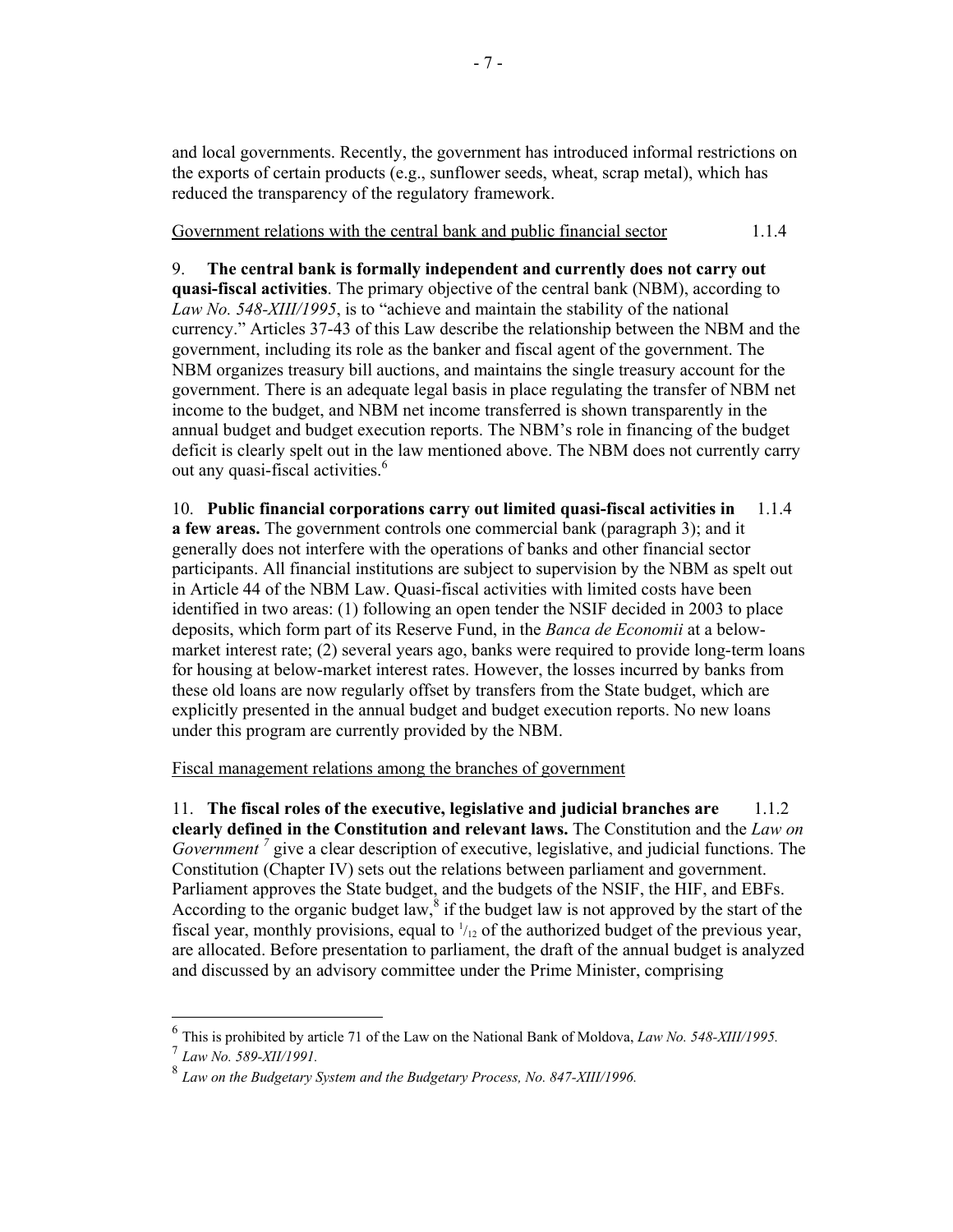representatives of employers, trade unions, professional associations, the scientific community, and civil society.

Fiscal management relations among different levels of government

12. **The responsibilities of different levels of government are well defined,** 1.1.2 **but subject to frequent changes.** The division of responsibilities between State and local governments and the rules for the preparation and execution of local government budgets are broadly defined in the Constitution, local government laws (e.g., *Law on Local Public Finance, No. 397-XV/2003)*, and the annual State budget. Two administrative-territorial reforms and other changes to local government finances have caused considerable uncertainty and reduced transparency, in particular as these have coincided with changes in revenue sharing arrangements, expenditure functions, and transfer formulae from one budget year to the next. The latest administrative-territorial change became effective in March 2003, when the concept of regions (*rayons*) was reintroduced (Box 2). The 2004 draft State budget provides information on revenue-sharing and transfer formulae, but according to local government representatives the revenue assignments do not appear to take sufficient account of local government needs and concerns. Local governments derive a large part of their revenue from major taxes that are administered by State tax administration. In addition, they collect revenue from own tax and nontax sources, and receive transfers from the State. The *Law on Local Public Finance* provides stringent rules on subnational borrowing.

The legal and administrative framework for budget management

13. **The legal framework for management of public funds is generally** 1.2.1 **clear, but fragmented.** Key principles for management of the State budget process are set forth in the organic budget law,<sup>9</sup> the *Law on Local Public Finance* and the *Law on State Debt and State Guarantees, No. 943-XIII/1996.* The latter provides procedures and guidelines for issuing debt and guarantees, while the annual budget law establishes a ceiling on new public debt and government-guaranteed loans. The *Tax Code* (1997-2001) establishes tax rates and bases for domestic taxes. Customs duties are determined by the *Law on Customs Tariffs (No. 1380-XIII/1997*, and subsequent amendments. The *Law on State Social Insurance, No. 489-XIV/1999,* defines the scope and coverage of the NSIF. Gradual implementation of these laws has brought more stability and transparency into the fiscal system. The MoF plays a key role in fiscal management, and its role has been strengthened recently through various mechanisms, including the Medium Term Expenditure Framework (MTEF).

 $\overline{a}$ 

<sup>9</sup> *Law on the Budgetary System and the Budgetary Process, No. 847-XIII/1996*.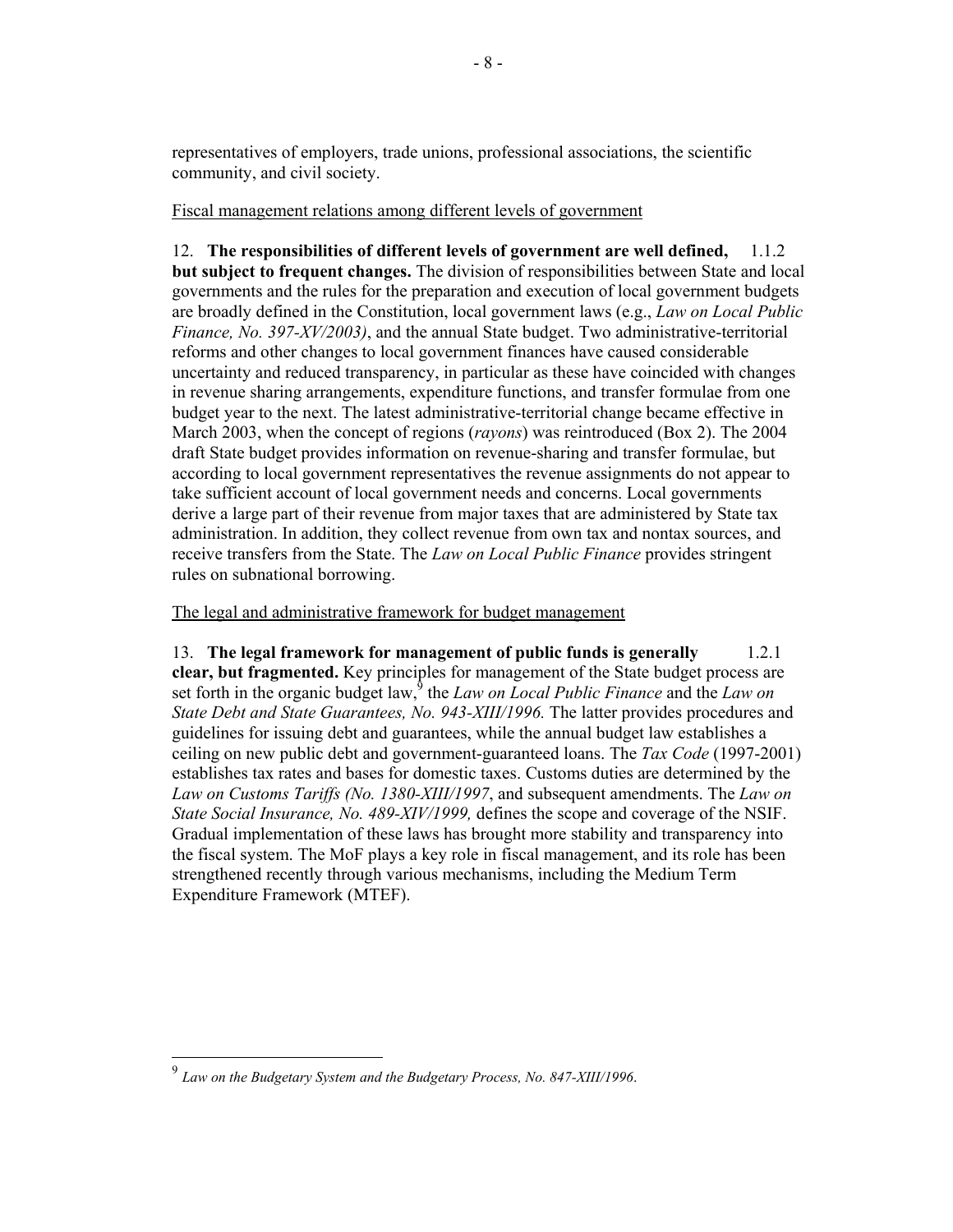#### **Box 2. Local Government in Moldova**

The Constitution (Articles 109-113) and relevant laws establish the concept of local autonomy of local governments, while generally describing their organization and functions, including the two-level local government structure. Within this general framework, two administrative-territorial reforms were implemented in 1999 and 2003 since independence. In 1999, the autonomy of local governments was strengthened, and a larger number of regions were consolidated into 10 larger units, called *judets*, plus one autonomous region (Gagauzia) and the Chisinau municipality. Below these, 43 towns and 593 communes were established. The March 2003 law reintroduced the concept of regions *(rayons*). The upper level of local government (in Moldova referred to as the "second level") now consists of 32 *rayons* as well as the autonomous region of Gagauzia and the two municipalities (Chisinau and Balti). The lower level (in Moldova referred to as the "first level") now comprises of 52 towns (cities) and 847 communes (villages). In the view of local government representatives and others, this reform as well as other recent changes to local government finances have tended to reduce the room for maneuver and interfered with local governments operations.

The organic budget law, the Law on Local Public Finance, and the annual State budget regulate the principles of revenue sharing arrangements and transfers between the State and the upper level of local government. In 2004, this level of local government receives 100 percent of corporate and personal income tax revenue, with the exception of Chisinau and Balti municipalities which are entitled to only 50 percent of such proceeds collected in their areas. While the State government sets the maximum rates for local fees and the property tax, local governments are free to levy lower rates (Article 2 of the Law on Local Fees, No. 186-XIII/1994). The State government has introduced tax concessions for the personal and corporate profit tax that have tended to erode the tax base of local governments, although the State government has sought to offset revenue losses through higher transfers from the State budget. Customs, VAT, and excise tax revenue remains with the State government, with the exception of Gagauzia where VAT and excise revenue accrues fully to the local government. In 2003, local governments received a share in VAT proceeds. Revenue from the road tax is shared equally between the State and local governments throughout the country. In addition, each of the two local government levels have own tax and nontax revenue sources to finance spending. On average, own revenue accounts for about 30 percent of total resources of upper-level local government authorities. The upper-level local governments are free in allocating revenue and transfers to the lower-level local governments in accordance with the Law on Local Public Finance.

Expenditure transfers from the State vary across upper-level local governments, with the objective to reduce territorial disparities in service provision and living conditions. The distribution of transfers to upper-level local governments is transparently shown in the State budget. In addition, an annex to the State budget provides projections for total budgets of this level of local government as well as transfers from the upper level to the lower level of local government. These are formally determined in a similar fashion as the transfers from the State to the upper-level local governments (Article 10, Law No. 397-XV/2003). However, according to local government representatives, de facto the functioning of the transfer mechanism from the upper to the lower level of local governments appears to be subject to undue discretion. In general, information on the distribution of budgets between the two levels of local governments, and data on budget execution broken down between the two levels, is not easily available.

Strict borrowing rules for local governments are prescribed by the *Law on Local Public Finance* (Articles 13 and 14). These have been effectively enforced by the State government to avoid that overall fiscal stability is undermined by local government borrowing. Local governments can borrow short-term from banks for cash management purposes; however, these loans need to be repaid within the fiscal year. Total outstanding debt and interest payments on such short-term lending cannot exceed five percent of own revenue during the fiscal year. In addition, local governments can borrow to finance capital investment, but the annual amount of such borrowing cannot exceed 20 percent of own revenue. Banks often require an endorsement from the State government before lending to local governments, but the State does not recognize these loans as contingent liabilities or guarantees. Local governments report to the State MoF on borrowing on a monthly basis.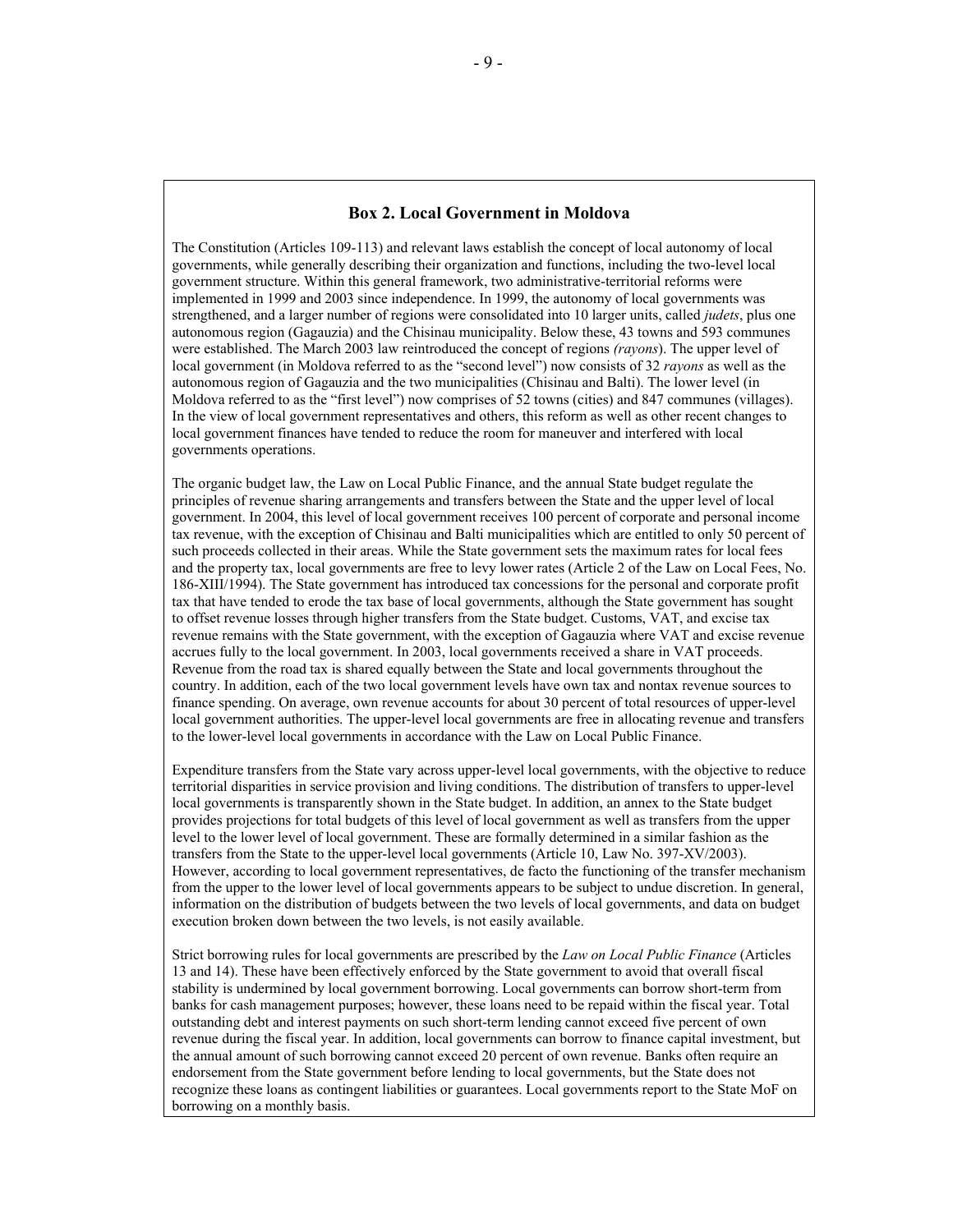14. **Mechanisms for the coordination and management of budgetary and** 1.1.3 **extrabudgetary activities are defined, but the increasing use of EBFs is problematic for fiscal management.** The *Law on the Budgetary System and the Budgetary Process, No. 847-XIII/1996*, regulates the establishment of EBFs and special funds for foreign grants and loans. Line ministries have established an increasing number of EBFs in recent years, which has made fiscal management more difficult. EBFs are only partially consolidated with the State budget. Rules on the formation and on the allocation of EBF resources are detailed in specific laws. EBFs of the State government are cash funds administered by the relevant authorized line ministries, and as a rule they are not independent institutional units. In accordance with the organic budget law, government institutions have the right to determine the utilization of extrabudgetary resources received from providing services for a fee, as well as direct grants, if so permitted under legislative and other regulatory acts. Some of these revenues are earmarked for EBFs, such as road fee proceeds for the Road Fund. EBFs are included in the annual budget in separate annexes. The draft State budget and budget execution reports include all financial resources controlled by government organizations and channeled through EBFs; these operations are part of the State treasury and data on EBF budget execution are included in the standard regular reports that the MoF provides to the government and parliament. Reporting on EBF activities to the general public is limited to references in the monthly summaries published by the MoF. EBFs are subject to separate accounting, reporting, and auditing practices, which are in line with standard government regulations.

15. **Foreign-financed investment projects are not well integrated into government operations, which complicates monitoring and fiscal management.** Investment projects financed by foreign loans and grants are generally implemented through project implementation units, which use special accounting and reporting mechanisms. These units (of which 10 currently exist) remain outside the treasury and the mainstream of general government operations, reflecting in part special requests from donors related to accounting and procurement practices. While these projects are included in a separate annex in the State budget, they are not consolidated with the State budget in the annual budget presentation and periodic budget reports. A pilot project is being prepared to include one World Bank loan-financed project into treasury operations.

16. **Government investment projects are not well coordinated or integrated with the recurrent budget.** Domestically financed investment projects and externally financed projects are not consolidated into the National Public Budget. Both types of projects are presented separately in annexes to the State budget. For domestically financed projects, the selection and prioritization criteria, including social goals, economic rates of return, and recurrent cost implications, are not transparently reported in the annual budget or elsewhere.

The legal and administrative framework for tax policy and administration 1.2.2

17. **The legislative basis for taxation is comprehensive, but not always clear and unambiguous.** The tax and customs codes provide the legal basis for tax liabilities and concessions for all major tax categories. Tax laws and regulatory acts are generally accessible, including in English language, and understandable. In some articles, however, the application of laws is difficult due to the complexity of language, allowing multiple interpretations of their substance. Major tax policy changes are generally introduced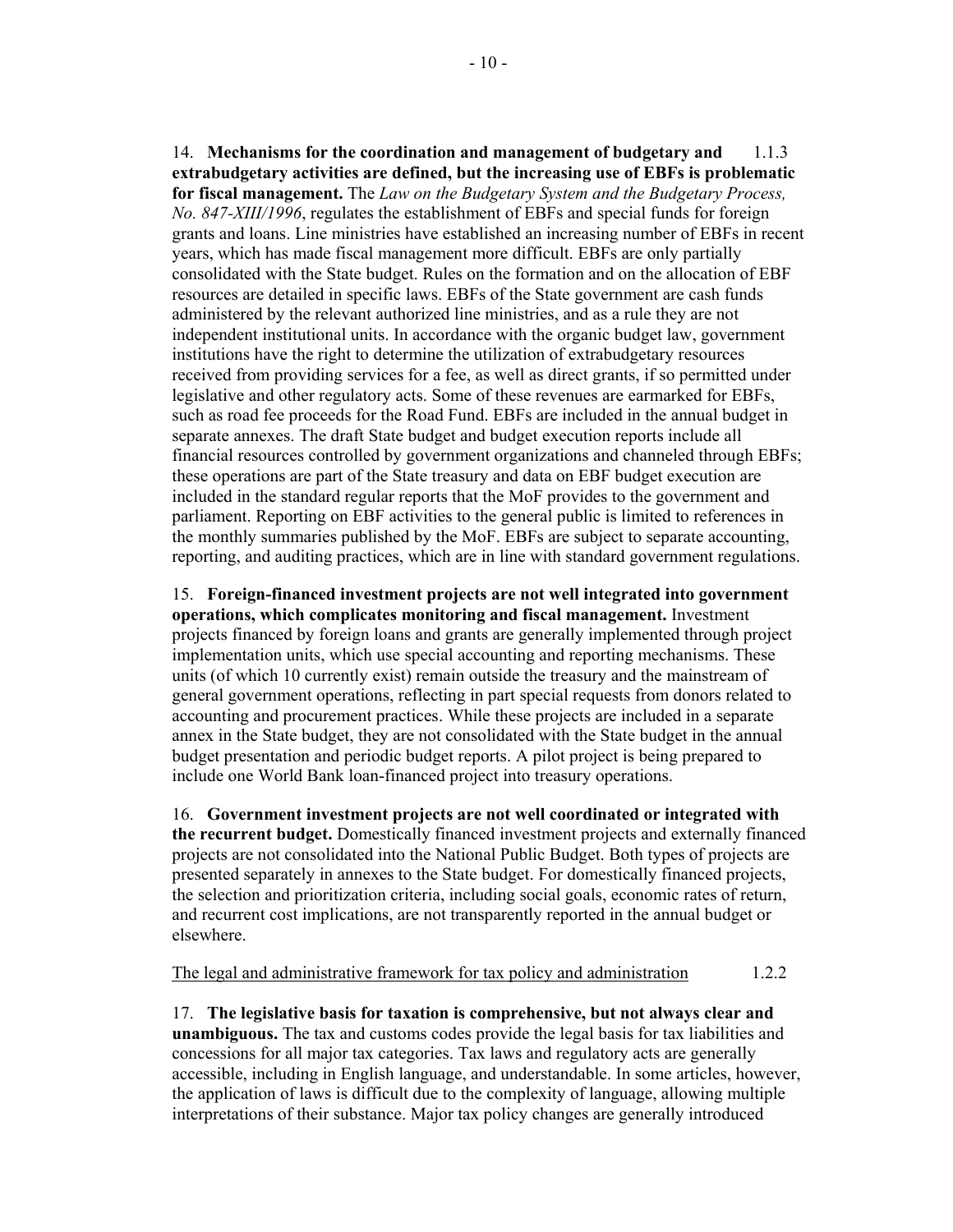together with the draft annual State budget, but changes (mostly exemptions) are also made during the fiscal year on an ad hoc basis. Self-assessment is a statutory requirement. Taxes with specific rates are not automatically indexed to inflation, but adjusted in the annual State budget.

18. **Tax exemptions are extensive and tax expenditures are only reported in aggregate terms in the draft State budget.** Nonstandard tax exemptions from direct and indirect taxes are extensive, causing considerable costs to the government. For example, in 2002 the cost of all (i.e., including standard) VAT exemptions was estimated by the MoF at about Mdl 700 million (3 percent of GDP). Aggregate estimates of tax expenditures are reported to parliament and included in the explanatory notes of the draft budget (paragraph 26).

19. **Transparency in tax and customs administration needs further.** 1.2.2 **improvements.** Title V of the Tax Code, which became effective in July 2002, defines the legal framework for the activities of the State Tax Inspectorate (STI), which reports to the MoF. It also specifies the enforcement powers of tax officials. The administrative setup of the STI has been modernized in recent years; it is now functionally organized, with enforcement, audit, and appeals departments, as well as a Large Taxpayer Unit. The use of Taxpayer Identification Numbers by the tax and customs administration, as well as the establishment of modern enforcement methods (e.g., seizure of taxpayer assets kept by third parties) have helped improving transparency. The degree of discretion that the tax and customs codes grant to tax officials in requesting information from, and in releasing information to, third parties is considerable. The staff of the former financial guards, now employed by the Center for Combating Economic Crime and Corruption, can undertake inspections and audits independently from the tax and customs administrations for purposes of documenting violations as part of activities for criminal prosecution.

20. **The tax and customs legislation clearly specify taxpayers' legal rights** 1.2.2 **and obligations, including the right to appeal; however these rights are not strong.**  The Tax Code specifies the procedure available to the taxpayer to appeal against decisions of tax authorities and actions of tax officials. Complaints must be filed first with the local tax offices. A ruling by a local tax office on a complaint can be appealed by a taxpayer at the level of the Main State Tax Inspectorate or relevant judicial authority (Article 269 of the Tax Code). In the area of VAT administration, the tax authorities have recently observed more fraud, while taxpayers appear to be increasingly concerned about excessively bureaucratic procedures in the refund application process.<sup>10</sup> The STI has made efforts to improve taxpayer information; these include the establishment of Taxpayers Assistance Offices and workshops to address taxpayers' questions. Taxpayer information could be improved, in particular by providing easy access to all changes in laws and regulations through website publication.

 $\overline{a}$ 

 $10$  The authorities have requested technical assistance from the IMF in this area.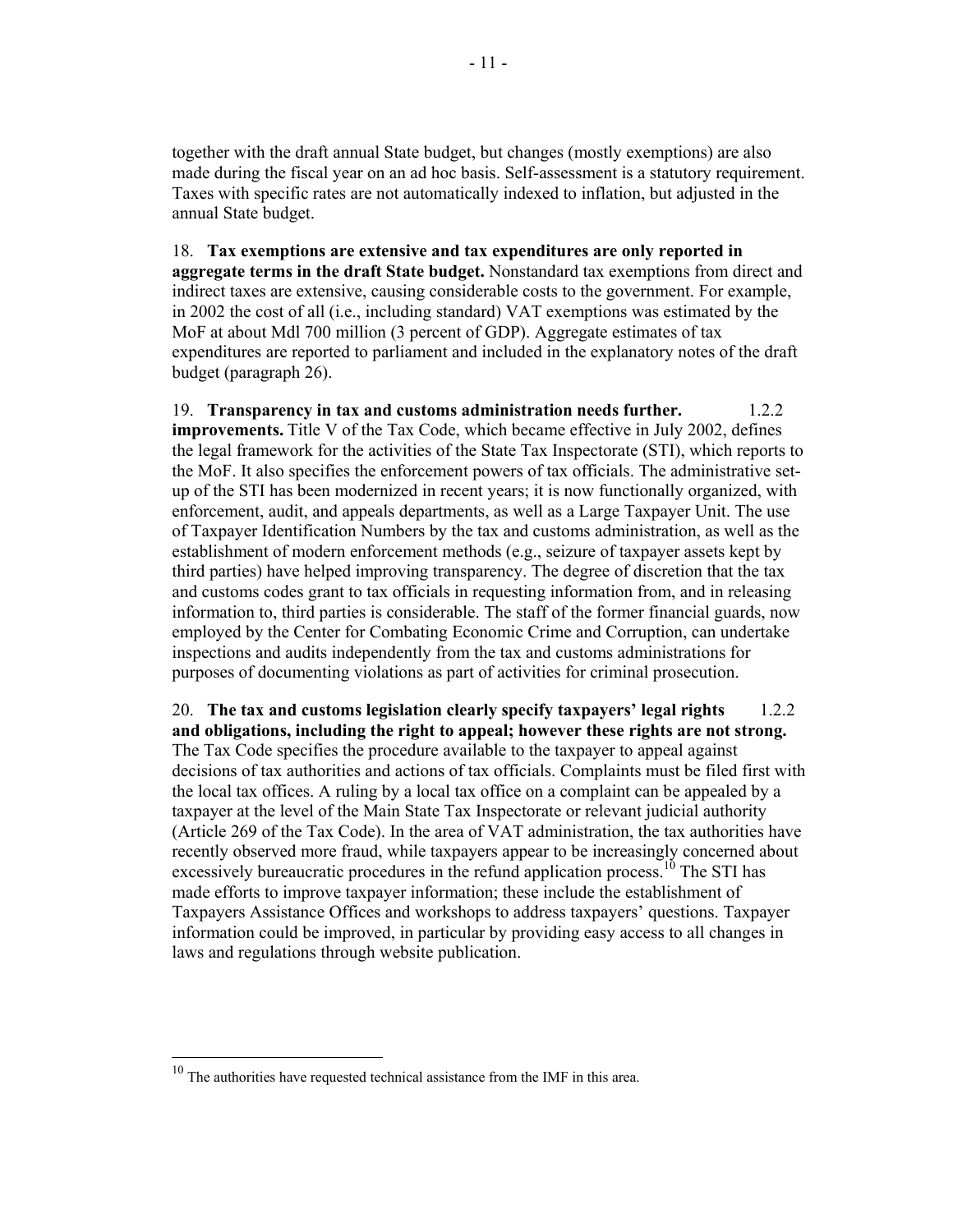Public servants' code of behavior and anti-corruption activity

21. **The conduct of government employees is subject to a variety of laws** 1.2.3 **and regulations. Corruption is perceived as a key problem.** In recent years, the government has taken a variety of initiatives to combat corruption, which however continues to be perceived by businesses, donors, and others as a key problem.<sup>11</sup> In general, the code of conduct for civil servants and other government staff is regulated by various laws.<sup>12</sup> Government officials are obliged to provide every year by January 30 to a special commission a statement of income and property received during the preceding year.<sup>13</sup> The Center for Combating Economic Crime and Corruption, established in 2002, and a Commission for Combating Corruption in Public Authorities, chaired by the Prime Minister, monitor and enforce proper behavior by public officials. In late 2003 the government adopted an action plan to fight corruption and ensure the rule of law; an interdepartmental task force was established to coordinate its implementation. Special codes of conduct are in place for the tax administration (paragraph 45). Stronger enforcement efforts appear to have been effective in reducing low-level corruption among tax and customs officials over the past 1-2 years.

## **B. Public Availability of Information**

#### The coverage and quality of budget documents

22. **The State budget covers central government fiscal activities with** 2.1.1 **limitations and provides unconsolidated data on general government**. The draft State budget as presented to parliament provides full information on the State budget and EBFs, with the latter presented in separate annexes. Externally-financed investment projects are also presented in a separate annex. In addition, the State budget provides data on transfers from the State budget to the NSIF, the HIF, and local governments. The complete budgets of all regional governments are also provided in an annex, as indicated above. However, the draft State document does not present a fully consolidated account of general government as defined in paragraph 1. The approved annual budgets of the State, the NSIF, the HIF, and local governments are published in the official gazette, the explanatory notes and background analysis which accompany the draft State budget were published for a while on the MoF's website (Appendix 1). Approved local government budgets are published in local mass media. Over the past few years, the MoF has improved the reporting on budget execution. Monthly narrative summaries of the State budget execution are regularly posted on the government's website<sup>14</sup> and disclosed in

 $11$ <sup>11</sup> Moldova has tended to score low in comparison with other transition countries in a variety of indices measuring perceptions about corruption and red tape, including Transparency International's corruption perception index and the EBRD's Quality of Governance Index. However, Moldova improved its ranking in the 2003 corruption perception index. See for example<http://www.transparency.org> .<br><sup>12</sup> For example, the *Law on Public Service, No. 443-XIII/1995*.<br><sup>13</sup> According to the *Law on the Declaration and Monitoring of Income a* 

*Officials, Judges, Prosecutors, Public Servants, and Management Personnel (Nr. 1264-XV/2002).*

See [http://www.moldova.md/.](http://www.moldova.md/)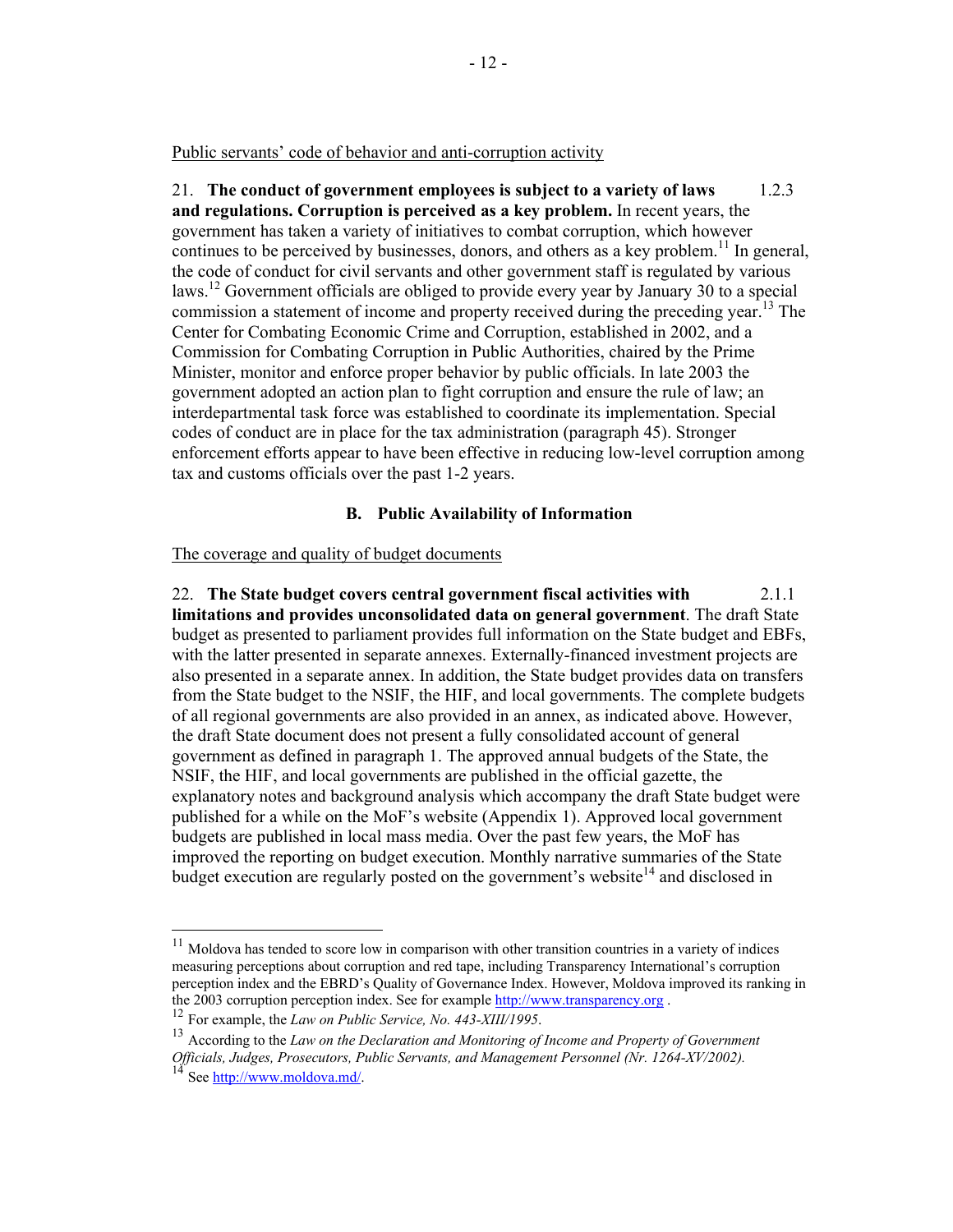mass media. Also, monthly data on the execution of the State, NSIF, HIF, and local government budgets are regularly provided to IMF staff.

23. **Defense expenditures are comprehensively reported in the budget and** 2.1.1 **annual financial accounts.** These expenditures are, however, only shown in aggregate form in the annual budget and budget execution reports. They are subject to the same accounting and audit.

## Past and forecast fiscal data in the budget

 $-13$  -

24. **The State Budget and the Medium-Term Expenditure Framework** 2.1.2 **provide sufficient information about the State's main fiscal aggregates for the past and medium term future.** The explanatory notes to the annual draft State budget provide actual, revised, and estimated data on the main fiscal aggregates (revenue, expenditure, deficit, financing) of the State budget for up to four years prior to the budget year.<sup>15</sup> These data are not published together with the approved annual State budget, but available through other publications, including the Medium-Term Expenditure Framework (MTEF) document which also contains forecasts of main aggregates and details for the budget year and two consecutive years (paragraph 33, Box 6).

#### Budget treatment of off-budget fiscal activity 2.1.3

 $\overline{a}$ 

25. **A comprehensive analysis of contingent liabilities has not yet been prepared.** The explanatory notes of the draft State budget provide some data on publicly guaranteed external debt, broken down by principal and interest payments, and some reporting is done on energy sector contingent liabilities (Box 3). According to the MoF, no guarantees on domestic and external borrowing by SOEs have been provided over the past five years, and no domestic guarantees currently exist. Neither the State government nor the NSIF report on unfunded pension liabilities. The budget documents do not include a risk analysis, but during the preparation of the 2004-06 MTEF a sensitivity analysis was prepared on the possible impact on government finances of adverse changes in key macroeconomic indicators.

26. **Detailed statements on tax expenditures are not reported to the** 2.1.3 **legislature and general public.** While the MoF monitors the costs of tax exemptions and informs the government about them, no detailed and regular reporting of tax expenditures is provided for the legislature and the general public. The draft State budget as presented to parliament provides summary data on the costs of tax exemptions, but no systematic and detailed analysis of tax expenditures over time has so far been published. An annex to the draft State budget provides a list of tax exemptions, but without any specification of their costs.

<sup>&</sup>lt;sup>15</sup> More detailed data and graphic illustration (e.g., VAT, direct and indirect revenue trends) are provided for up to five years prior to the budget year.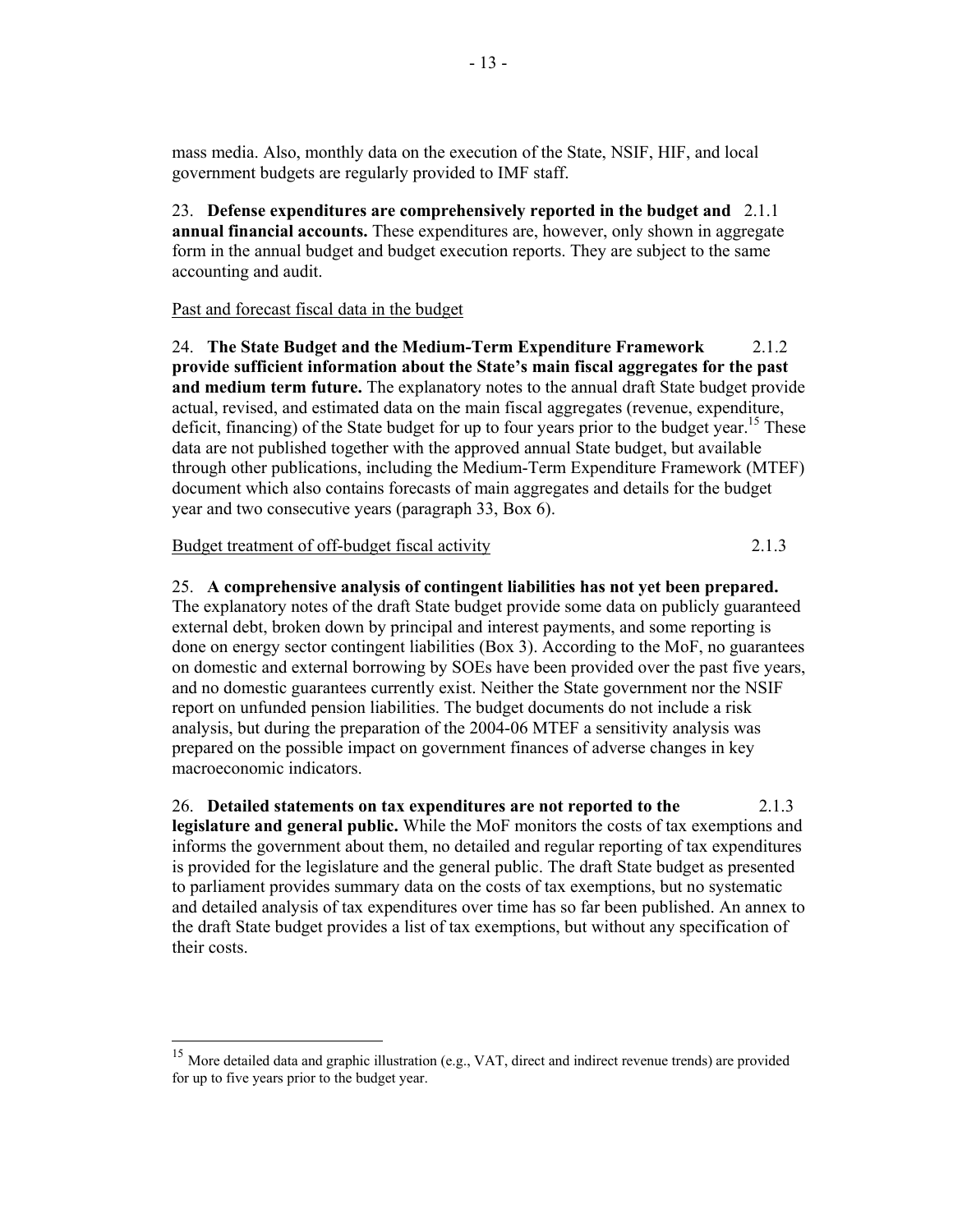27. **Quasi-fiscal activities are not systematically monitored and their costs** 2.1.3 **are not analyzed and comprehensively and regularly reported.** As indicated above, quasi-fiscal activities, especially in the energy sector, have declined in recent years due to reforms in the electricity sector. However, they are still sizable in the gas subsector. Energy tariffs below cost recovery, payment arrears, and other mechanisms were estimated to have resulted in a cautiously estimated quasi-fiscal deficit of 5 percent of GDP in 1999, which was about twice as large as the general government budget deficit in the same year (Box 3). No organization is currently tasked with the responsibility for monitoring and reporting on quasi-fiscal activities, but the government is interested in undertaking more analysis and reporting in this area.

## Publication of data on debt and financial assets 2.1.4

28. **Information on gross public debt is published.** Information on domestic and external State government debt is available on a monthly and quarterly basis and can be found on the National Bank of Moldova's website.16 The MoF publishes also State debt information, which includes arrears on external debt service payments on a monthly basis. Information regarding domestic State debt is publicly available by type of security, holders (banks and nonbanks), and maturity. As required by the *Law on State Debt and State Guarantees, No. 943-XIII/1996*, the MoF is legally obliged to record and manage State debt. On a monthly basis, it presents to the government a statement of State debt that contains information on the level and composition of direct and State-guaranteed debt; this is also published in the mass media. The above mentioned law does not oblige the government to report on direct, not-guaranteed debt incurred by SOEs.

29. **Information on government financial assets is not yet regularly published,** 2.1.4 **but has been reported to the IMF and presented to the government and parliament.**  Information on financial assets, as per requirements of GFS 2001, was provided to the IMF for the first time for inclusion in the 2003 GFS Yearbook. However, these data are not yet published domestically. At the same time, more work is needed to move toward a full balance sheet presentation of government accounts.

## Commitment to timely publication of fiscal data

 $\overline{a}$ 

30. **The government is publishing State budget execution data on a monthly** 2.2.1 **basis, even though there is no legal requirement to do so. Moldova has** 2.2.2 **subscribed to the IMF's GDDS.** There is no legal requirement to publish fiscal data, but the MoF reports such data on a monthly basis to the government, the legislature, and the general public. Moldova participates in the IMF's General Data Dissemination Standard (GDDS), and aspires to adopt the Special Data Dissemination Standard (SDDS). An interdepartmental regulation approved in 2001 by the NBM, the MoF, and the Statistics and Sociology Department gives guidelines for data publication, including on a data release calendar for the fiscal sector.

<sup>&</sup>lt;sup>16</sup> It is also published in NBM newsletters. Information on auctions of treasury and cash management bills is provided by the NBM to Reuters and Bloomberg services.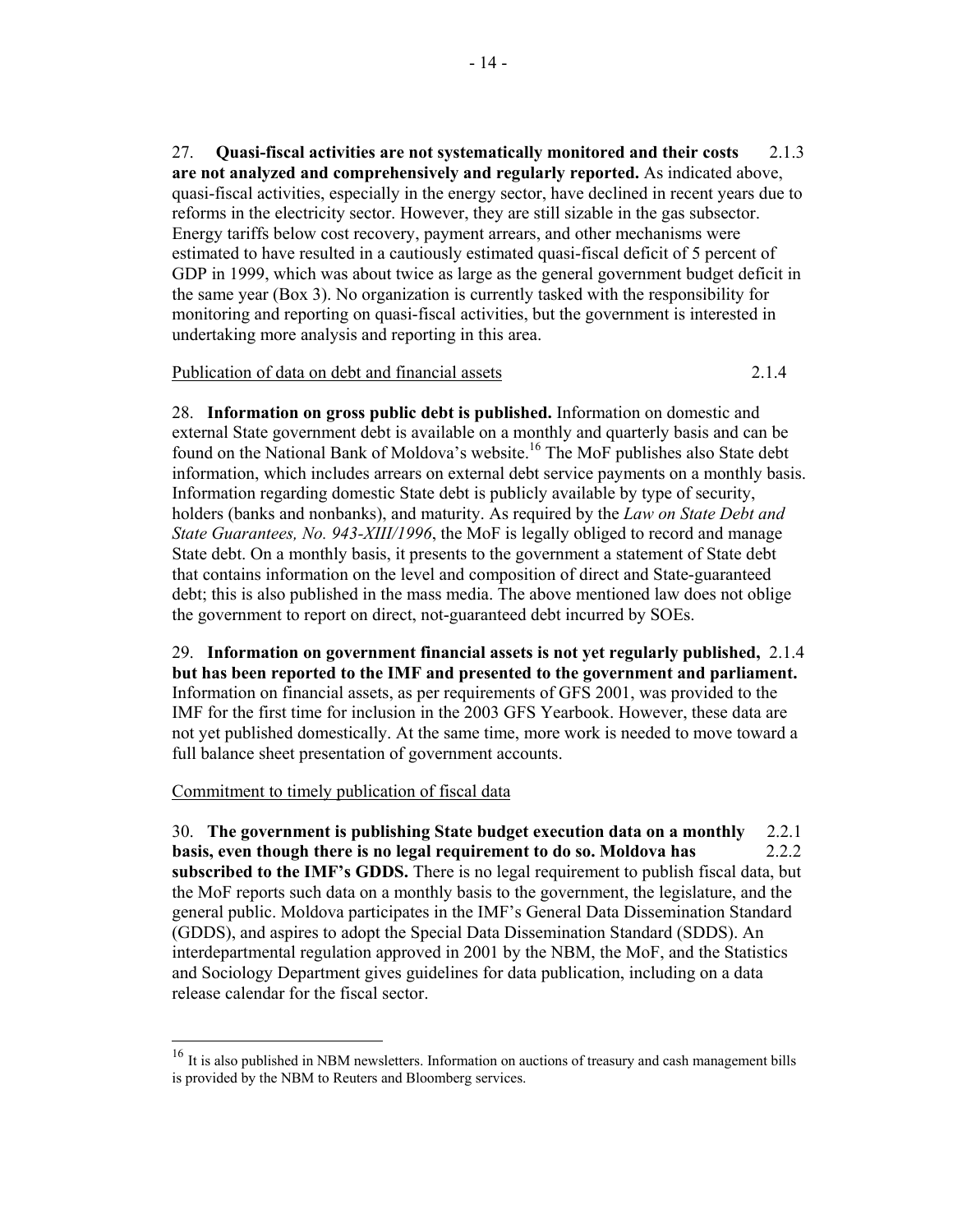## **Box 3. Energy Sector Quasi-Fiscal Activities and Contingent Liabilities**

Despite recent reforms and improvements, quasi-fiscal activities and contingent liabilities in the energy sector pose substantial fiscal risks for the government, while contributing to large internal and external imbalances. At end-2003, contingent liabilities due to (commercial) external payment arrears on gas deliveries from Russia stood at about \$120 million, or 6 percent of GDP (excluding interest and penalties, and not considering arrears owed by Transnistria). In addition, there appear to be large domestic contingent liabilities in the form of unpaid bills of SOEs and energy companies. An analysis based on cautious estimates and official data for the electricity and gas subsectors suggested that the quasi-fiscal deficit of the energy sector in 1999 amounted to Mdl 730 million, or 5 percent of GDP. In the same year, the commitment budget deficit of the general government was estimated at 2.5 percent of GDP. As background, Moldova has only limited own energy resources and is therefore largely dependent on imported gas from Russia and electricity from Romania and Ukraine.

Through 1999, energy tariffs were set at levels well below cost recovery, which was a source of quasi-fiscal deficits, combined with widespread privileges for energy consumers and payment arrears. These quasifiscal activities resulted in large overconsumption and waste of energy, while distorting the allocation of resources and adversely affecting the environment. To illustrate the point, in the late 1990s Moldovan citizens consumed on average more than twice as much primary energy than those of Western European countries (see Martin Petri, Günther Taube, and Aleh Tsyvinski; *Energy Sector Quasi-Fiscal Activities in the Countries of the Former Soviet Union*; IMF Working Paper No. 02/60, 2002). The government has become increasingly aware of these imbalances and problems. It has begun to address them through energy sector reforms, with the help of the World Bank and others. In recent years, key reforms have focused on:

(1) raising energy tariffs to bring them more in line with cost recovery levels (e.g., gas and electricity tariffs were increased by 22 percent and 11 percent, respectively, in mid-2003; a further substantial hike in gas tariffs is currently under discussion). Since 2000, energy tariffs are reviewed annually and approved by the National Energy Regulatory Agency (NERA) on the basis of an officially approved methodology;

(2) enforcing payment discipline by budgetary organizations and increasing budget allocations for energy payments, especially at local government levels. Also, the cash collection ratios appear to have risen in recent years;

(3) privatizing three out of five electricity distribution companies through open tenders to a foreign strategic investor. The new owner has made strong efforts at cutting off consumers who are not paying their bills;

(4) breaking up heating companies as a first step toward privatization;

(5) replacing previously untargeted implicit energy subsidies to households (estimated at 3.5 percent of GDP in 1999) with better targeted explicit budget subsidies (with costs of 1.5 percent of GDP in 2000) to certain target groups (e.g., pensioners, disabled, large families, war veterans). This "National Compensation Scheme" is financed from the State budget and administered by the NSIF.

As a result of these reforms, payment arrears of households, budgetary organizations, and other consumers to energy providers seem to have declined. However, they are probably still sizable, especially in the gas sector. As part of the quasi-fiscal picture, domestic gas sales are not transparently cross-subsidized by offbudget fees for transit gas.

It would be very useful to prepare a detailed analysis to determine the extent to which quasi-fiscal activities have declined in recent years as a result of the reforms mentioned above. However, so far the government has not undertaken such a systematic analysis, nor does it provide parliament and the general public with a clear assessment of fiscal risks for the State budget related to energy contingent liabilities, which are primarily linked to the quasi-fiscal activities in domestic gas sales. As a result, there appears to be little awareness among politicians and the general public about the extent and costs of these activities.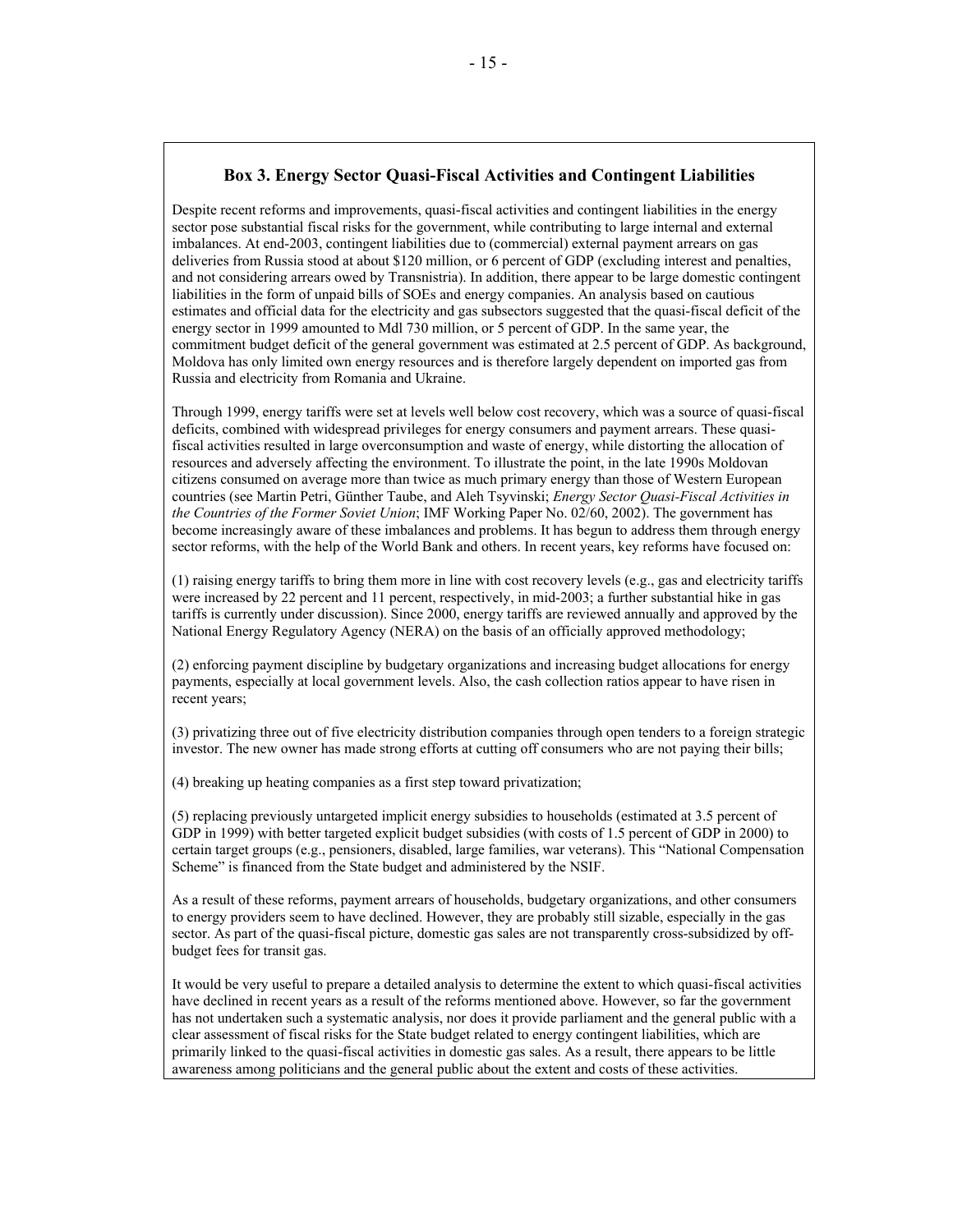## **C. Open Budget Preparation, Execution, and Reporting**

#### The budget preparation process: clarity and consistency of process and presentation

31. **The annual budget process is generally open, but the presentation** 3.2.1 **of the budget does not meet international standards, including because of fragmentation.** The budget formulation process is fragmented and as a result the State government does not present a fully consolidated general government budget to parliament and the general public. Donor-financed investments, EBF resources of budget organizations, and the NSIF and HIF budgets are not fully integrated for presentational purposes in the National Public Budget. Indicative local government budgets are presented, but not consolidated with the State and other budgets. Given these shortcomings, the State government does not provide a comprehensive and sufficiently detailed view of public revenues and expenditures to parliament and the general public, which hampers effective fiscal management. However, the introduction of the MTEF and other reforms are aimed at eliminating these shortcomings. For example, in the 2004 budget, program classifications have been introduced for selected line ministries as part of a pilot project. The budget classification includes economic, functional, and organizational breakdowns, although these are not fully consistent with GFS standards.

32. **The budget process follows a clear timetable.** The preparation of the State and other budgets follows a detailed and clear calendar, which is generally adhered to (Box 4). It has been decompressed for the 2005 budget preparation with the objective to allow a better development of sectoral expenditure policies and analytical background work for the MTEF (Box 5). Effectively, the budget process now already starts in January instead of April as was the case before.

## The macroeconomic framework and policy basis for the budget

33. **The overall balance of general government as defined by the** 3.2.3 **Moldovan authorities is the main indicator of the fiscal position in the** 3.2.4 **budget, and it is monitored during the year**. The government focuses fiscal policy primarily on the balance of the general government as defined by the Moldovan government and explained in Box 1. Key balances that are monitored within this framework are the State budget, the NSIF balance, and the overall balance of local governments, as well as the primary balance of the Consolidated Budget. These balances and aggregates are generally monitored on a monthly basis. No comprehensive monitoring of the general government as defined by the GFS and of the financial performance of SOEs and the broader public sector is carried out by the authorities.

34. **Budget forecasts and underlying macroeconomic assumptions are** 3.1.3 **clearly presented in the draft of the annual budget as presented to parliament.** The budget is based on a medium term macro-fiscal framework that is prepared jointly by the Ministry of Economy (MoE), the MoF, and the NBM, with participation of other agencies. The MoE is the lead agency responsible for macroeconomic forecasts. The supporting materials of the budget documentation also include background papers prepared by the MoE and the NBM, which set out comprehensive and interrelated quantitative macroeconomic parameters and main assumptions underlying the budget.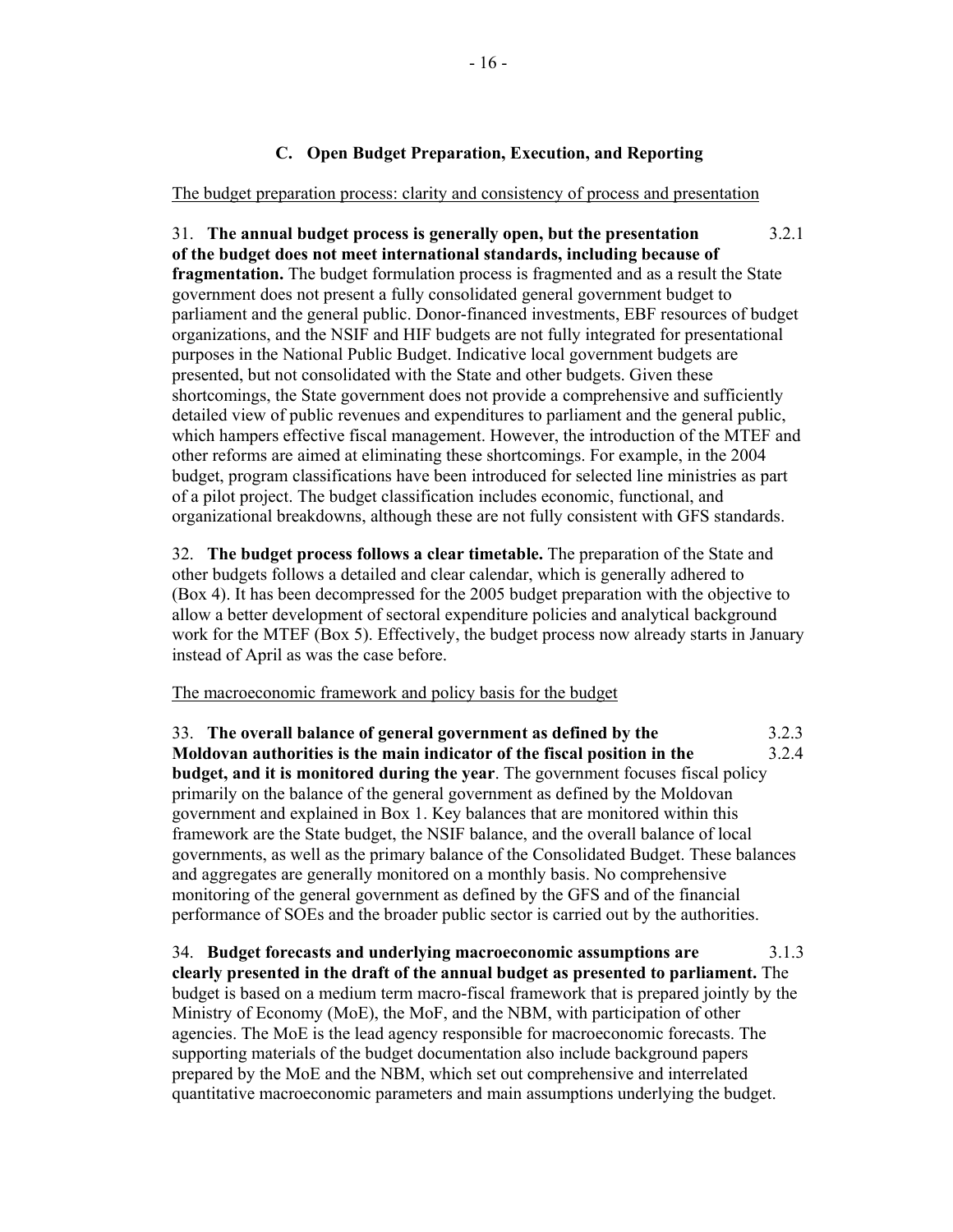| Box 4. 2003 Budget Preparation Process in Moldova 1/                                                                                                                   |                                                                                                                                                                                            |                                                                                                                   |  |  |  |
|------------------------------------------------------------------------------------------------------------------------------------------------------------------------|--------------------------------------------------------------------------------------------------------------------------------------------------------------------------------------------|-------------------------------------------------------------------------------------------------------------------|--|--|--|
| The fiscal year is set on a calendar-year basis by the Law on Budgetary System and Budgetary Process (1996). The<br>main steps in the process in 2003 were as follows: |                                                                                                                                                                                            |                                                                                                                   |  |  |  |
| Due dates                                                                                                                                                              | <b>Activities: State Budget</b>                                                                                                                                                            | <b>Activities: Local</b><br><b>Government Budgets</b>                                                             |  |  |  |
| March, 20                                                                                                                                                              | Presentation to Cabinet of MTEF Issues Paper and Budget<br>Calendar with a preliminary framework.                                                                                          |                                                                                                                   |  |  |  |
| March-April                                                                                                                                                            | Revision and updating of macro-fiscal framework and MTEF;<br>analysis of cross-cutting issues and preparation of sector<br>expenditure plans (currently only pilots in 3 line ministries). |                                                                                                                   |  |  |  |
| May                                                                                                                                                                    | Review of the initial MTEF analysis at inter-ministerial<br>Budget Options Workshop, followed by finalization of the<br>draft Budget Concept Paper.                                        |                                                                                                                   |  |  |  |
|                                                                                                                                                                        | Review and approval of the draft Budget Concept Paper by<br>Cabinet and issuing of Budget Methodological Notes to line<br>ministries.                                                      | Methodological Notes issued<br>by MoF to rayons.<br>Rayons forward the notes to<br>villages, communes and cities. |  |  |  |
| Early June                                                                                                                                                             | MoE finalizes macroeconomic forecasts.                                                                                                                                                     |                                                                                                                   |  |  |  |
|                                                                                                                                                                        | Line ministries submit their budget requests.                                                                                                                                              | Villages, communes, and<br>cities prepare draft budgets<br>submitted to MoF for review.                           |  |  |  |
| Mid-June to end<br>July                                                                                                                                                | MoF finalizes macro-fiscal framework.<br>Budget negotiations between MoF and line Ministries.                                                                                              |                                                                                                                   |  |  |  |
| Early-mid<br>August                                                                                                                                                    | PM/State Chancellery resolves budget disputes.                                                                                                                                             | Local governments discuss<br>divergences from the draft<br>budget with MoF.                                       |  |  |  |
| Mid-end August                                                                                                                                                         | MoF finalizes draft budget.                                                                                                                                                                |                                                                                                                   |  |  |  |
| October 1                                                                                                                                                              | Government submits the Draft Annual Budget Law to<br>Parliament.                                                                                                                           |                                                                                                                   |  |  |  |
| November 1                                                                                                                                                             |                                                                                                                                                                                            | Villages, communes, and<br>cities revise and submit draft<br>budgets to local councils for<br>approval.           |  |  |  |
| November 15                                                                                                                                                            |                                                                                                                                                                                            | Rayons' budgets submitted to<br>rayon councils for approval.                                                      |  |  |  |
| December 5                                                                                                                                                             | Parliament approves the state budget.                                                                                                                                                      |                                                                                                                   |  |  |  |
| December 10                                                                                                                                                            |                                                                                                                                                                                            | Village, commune and city<br>councils approve their<br>budgets.                                                   |  |  |  |
| December 20                                                                                                                                                            |                                                                                                                                                                                            | Rayon councils approve rayon<br>budgets.                                                                          |  |  |  |
|                                                                                                                                                                        | 1/ Sources: 2003 World Bank PER and MoF.                                                                                                                                                   |                                                                                                                   |  |  |  |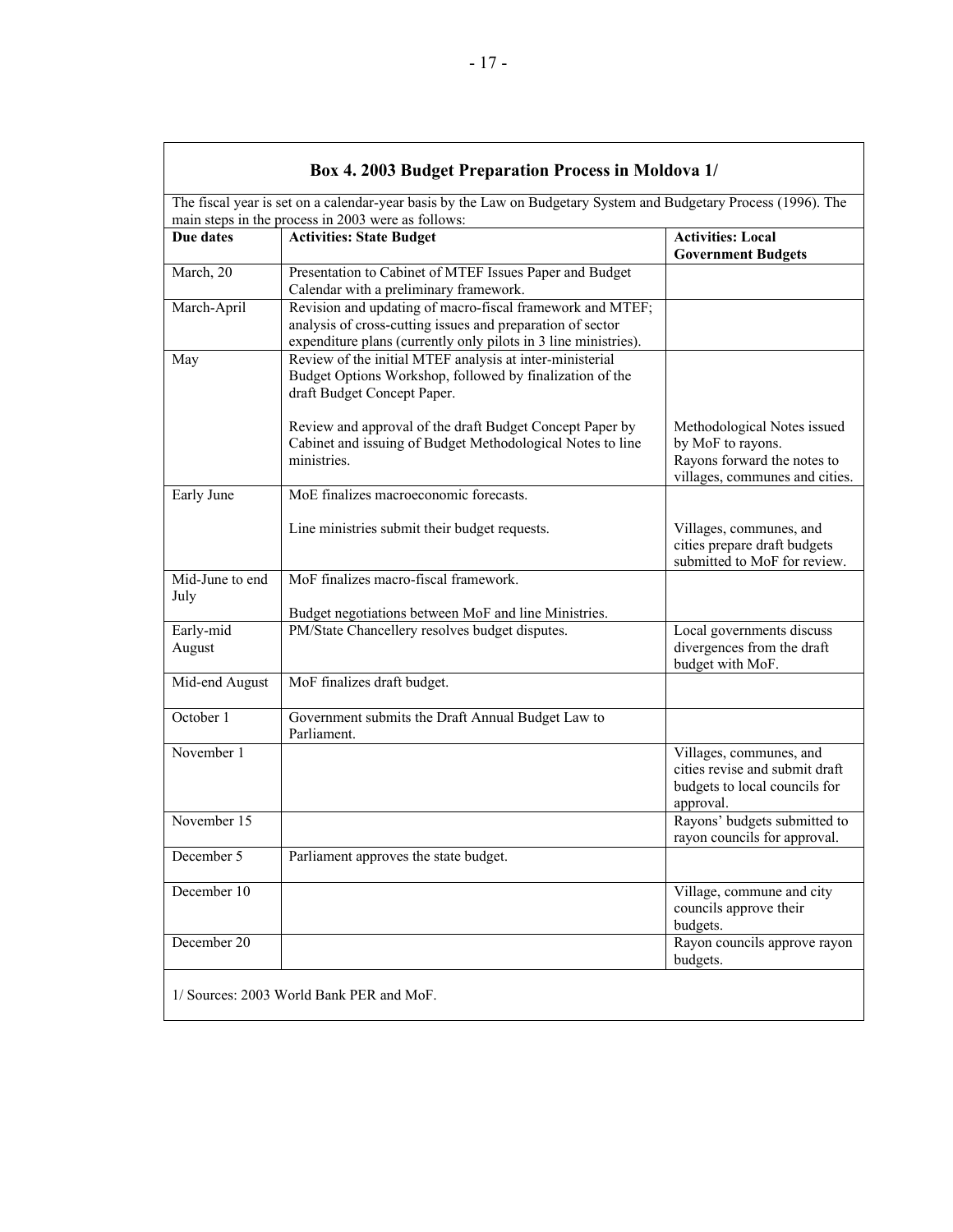## **Box 5. Summary of the 2004 Budget Calendar\***

The following changes to the budget calendar in Moldova are currently planned for the preparation of the 2005- 2007 MTEF and the 2005 annual budget:

- **January—February.** Preparation of the Macro-fiscal framework.
- February. Analysis of cross-cutting expenditure issues.
- **February—March.** Analysis and preparation of sector (strategic) expenditure plans (currently only pilots in 3 line ministries).
- **March—early April.** Finalization of expenditure plans and resource ceilings.
- **Late April—mid August.** Finalization of draft annual budget to present to government on August, 15.

\* Source: MoF (Government Decision No. 1631/2003).

35. **External scrutiny of macroeconomic models and assumptions is .** 4.2.2 **encouraged.** Macroeconomic forecasts and models are discussed during budget preparation in a forum consisting of the MoE, the MoF, the NBM, the Department of Statistics and Sociology, local governments, trade unions, employers' associations, and the National Institute of Economics and Information Technology. The macroeconomic forecasts are published as part of the State budget.<sup>17</sup> The macroeconomic model used by the MoF for analysis and forecasting is under development. The MoE prepares its macroeconomic forecasts on the basis of a different model. The reliability of official macroeconomic forecasts has improved in recent years, but continues to be optimistic in some areas (e.g., inflation, GDP growth, privatization proceeds, external grants and loans).

Medium-term planning and analysis of fiscal risks 3.1.1

36. **A statement on fiscal policy objectives is reflected in the Medium Term Expenditure Framework (MTEF) and the annual State budget**. The draft annual State budget contains a broad summary statement of the government's fiscal objectives, which are outlined in greater detail in the MTEF. The development of the MTEF aims at creating a stable framework to guide the annual budget process. The authorities began in 2002 with the preparation of their first MTEF (2003-05). Following the establishment of an institutional framework, the 2004-06 MTEF was prepared in the first half of 2003 and subsequently used as a basis for the preparation of the 2004 budget (Box 6). So far, MTEFs have been approved by the government, but not submitted for discussion and approval to parliament. However, the authorities intend to present the 2005-07 MTEF together with the annual budget to parliament for discussion.

 $\overline{a}$ 

 $17$  See the MoF's website (www.moldova.md).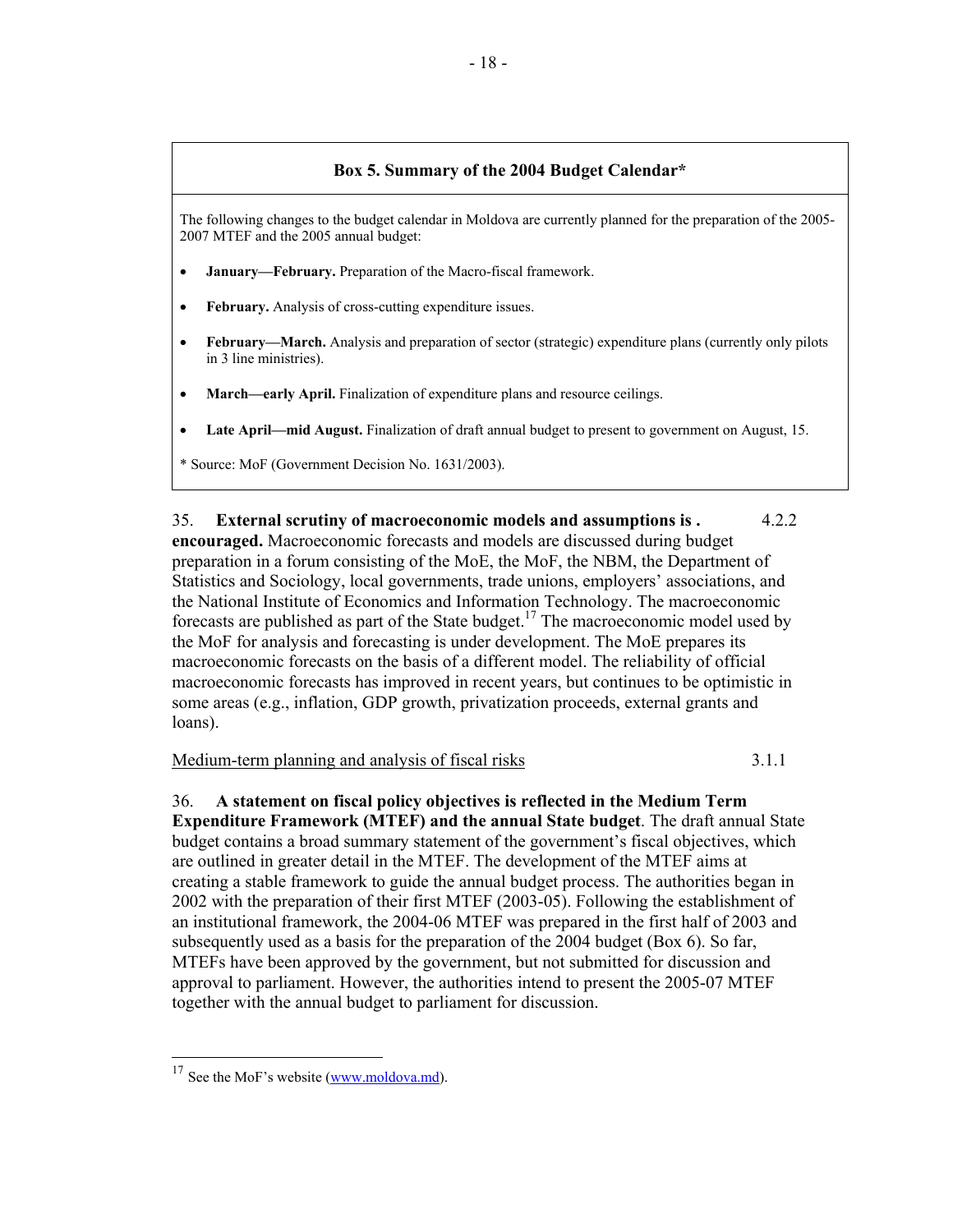37. **Fiscal rules are formulated and enforced for the State government** 3.1.2 **balance and local government finances.** The organic budget law prescribes that the State budget should be balanced, but it allows the incurrence of a deficit if foreign financing is available. It also stipulates that no central bank financing of the budget through money creation is permitted. The annual budget law specifies nominal limits for external and domestic debt that can be assumed during the budget year. The *Law on Local Public Finance* stipulates that local government budgets must be balanced, while prescribing strict borrowing limits (paragraph 11, Box 2).

38. **Estimates of new initiatives and ongoing costs of government policies** 3.1.4 **are generally provided in the annual budget documents, but not always clearly distinguished.** New policy initiatives are generally described and aggregate cost estimates are provided in the draft annual State budget and its explanatory notes. As regards wage policies, the 2004 draft budget included a large wage reserve fund. Following parliamentary and public debate, wage rises were determined and the wage fund was allocated across sectors in the final budget.

39. **Fiscal sustainability issues and the sensitivity of budget estimates to** 3.1.5 **changes in macroeconomic parameters are not discussed in the budget documentation for the draft annual State budget, but considered in the MTEF**. The 2004-06 MTEF includes an analysis and graphic presentation of debt dynamics and debt sustainability indicators, including State debt as a share of GDP and the State debt service relative to revenue (Box 6).

#### Clarity of control of budget execution 3.3.1

40. **Basic accounting and internal control procedures are in place, but existing laws and regulations are cumbersome, hampering implementation.** The accounting functions in line ministries are performed by dedicated units which are responsible for accounting for, reporting on and controlling budgeted expenditures, according to the *Accounting Law No. 426-XIII/1995,* and relevant instructions and guidelines. The accounts of ministries and departments are primarily maintained on a modified cash basis, but gradually being expanded to accrual accounting. Individual ministries already maintain a commitment registration system. The NSIF keeps records on an accrual basis. The treasury system consists of a two-tier structure, including the central treasury (State treasury) and a network of 37 regional offices (territorial treasuries) that are subordinated to the State treasury. The State treasury became operational in 1997; it is responsible for executing the State budget.<sup>18</sup> All fiscal operations of local governments are conducted through territorial treasuries since 2001.

## 41. **Reports on revenue and expenditure arrears are prepared as part of the monthly reports submitted to government.** Reports on revenue payment arrears are

 $18\,$ <sup>18</sup> The central treasury is organized around a single treasury account maintained at the NB where all central government revenues are collected and government operations are recorded. Several additional accounts in various foreign currencies are maintained at NBM, as well as a separate account for the revenues of the State Social Insurance Budget.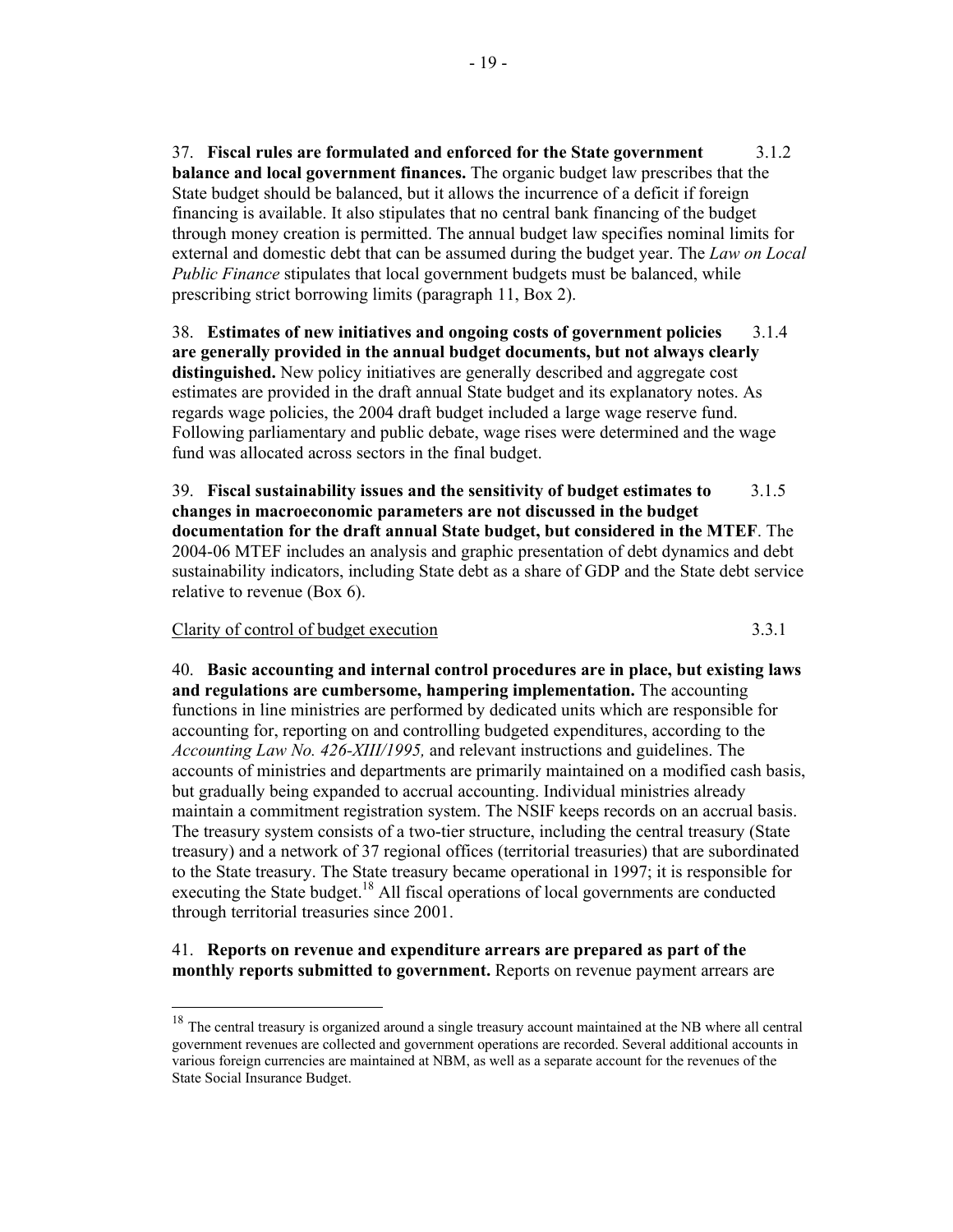prepared and submitted on a monthly basis by the State Tax Inspectorate for the government, including a list of the 100 taxpayers with the largest arrears. With regard to expenditure arrears, aggregate monthly reports as well as more detailed quarterly reports are available. This reporting provides for an assessment of arrears and allows their monitoring, including the breakdown of arrears between current spending (wages, goods and services) and capital outlays. Aggregate data on both revenue and expenditure arrears are provided to the government and parliament and included in the budget documentation

42. **Financial management practices are generally not well coordinated.** 3.3.1/2.1.4 Uncertainty about cash availability has caused great problems in budget execution in the past and as a result line ministries accumulated large payment arrears. The intention of the creation of a cash management unit in MoF in 2001 was to improve the situation, but some weaknesses remain. The linkage between cash and debt management is also weak but should improve over time as the newly established debt management unit in MoF becomes fully operational. The authorities are currently reviewing their domestic and external debt management strategy, with the objective to restructure external debt and avoid further accumulation of external debt payment arrears. Information on domestic and external debt is available by issuance, types of holders and instruments, and maturity.

## **Box 6. The Medium-Term Expenditure Framework**

Over the past few years, the MoF has intensified efforts to develop a medium-term budget framework, focusing in particular on medium-term expenditure projections that are consistent with the medium-term macroeconomic framework. With assistance from the World Bank and DFID, this has culminated in the preparation of two consecutive medium-term expenditure frameworks (MTEFs) for the periods 2003-05 and 2004-06. Various institutions are represented in a task force that prepares the MTEF. The task force is chaired by the MoF, and includes representatives of the MoE, line ministries, other government organizations, local government, as well as leaders of labor unions and employers.

The latest framework, published in September 2003, is of commendable quality in terms of providing detailed and comprehensive analysis of government finances beyond the State budget (e.g., coverage of the NSIF and local governments). For the first time, annexes with strategic medium-term expenditure plans for three priority sectors (education, health, and social assistance) were prepared. While these are still mostly qualitative in nature, the authorities intend to provide more detailed, program-based quantitative projections for these three sectors in the 2005-07 MTEF. This will allow integrating the budget projections with the PRSP process, linking costed programs with input and output indicators (e.g., student-pupil ratio, higher enrolment) as well as poverty alleviation goals (e.g., increased literacy rate).

The 2004-06 MTEF also includes a debt sustainability analysis, which presents indicators such as government debt as a share of GDP and the debt service relative to revenue. The MTEF projects that government debt will decline to 44 percent of GDP in 2006. There is also recognition of the heavy cash flow burden posed by the debt service in 2004 and 2005. In this context, it emphasized the need to maintain broad balance in the general government accounts throughout 2006. However, the analysis does not consider (energy sector) contingent liabilities that may become explicit during this period.

The authorities intend to cut income tax rates further over the medium term. These could pose a risk to the projected medium-term revenue projections, which could be analyzed. While the impact of fiscal risks arising from possible adverse interest rates and/or exchange rate shocks was considered in a "pessimistic scenario" during the 2004-06 MTEF preparation, the results of this scenario were not reported in the final document as it was feared that this could be interpreted as a negative signal by the general public.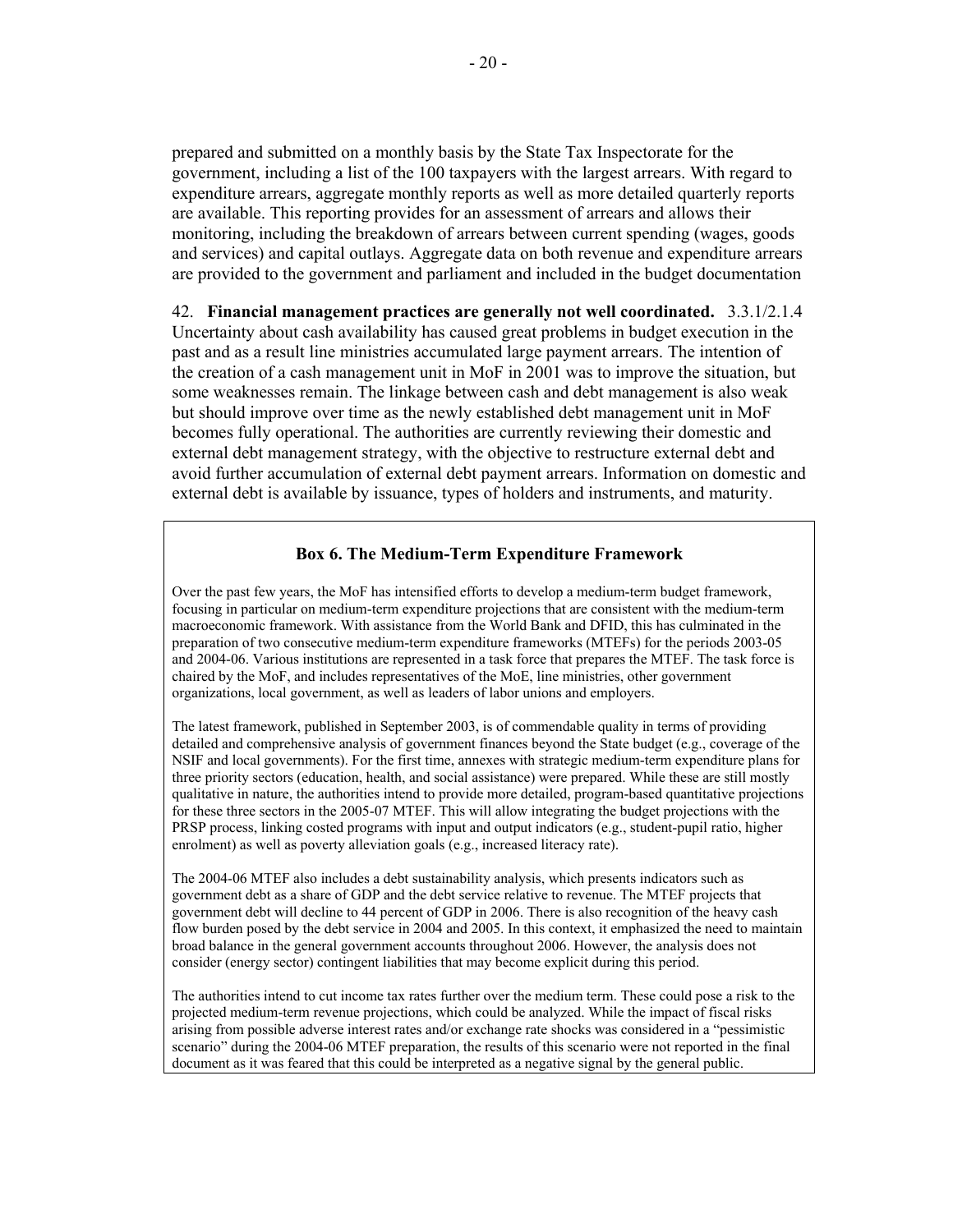43. **Internal audit focuses primarily on financial control.** Internal audit is 3.3.3 carried out independently by each line ministry and government department. Pertaining legislation is complex, and actual practices emphasize financial control. Internal systems for ex-ante and ex-post audit could be strengthened. The government is currently working on the development of a new conceptual framework and law on internal audit.

44. **Procurement rules and practices are generally clear and well-known,** 3.3.2 **but some strengthening would be useful to further improve transparency.** The *Law on Procurement of Goods, Works, and Services, No.1166-XII/1997*, and procurement regulations set out the procurement procedures for the government. According to this law, open tender procedures should be followed and the process is overseen by the central state procurement agency (National Agency for Government Procurement). Further strengthening of the procurement process could be undertaken by tightening further rule on discretion by public officials in awarding contracts and in reviewing protests lodged by unsuccessful bidders.

45. **A complex set of laws and regulations determines government** 3.3.2 **employment and pay.** Employment procedures, rights, and duties of government and public sector staff are governed by the general Labor Code, the Public Service Law, and the Remuneration Law. These are supported by sector-specific regulations and collective bargaining agreements. A draft law is being prepared which intends to establish a more rule-based and performance oriented remuneration system for government staff.

Clarity of internal control and independence of tax administration 3.3.3

46. **Internal monitoring and control functions in tax and customs administrations are carried out by specific departments**. The internal departments of internal security in tax and customs administrations collect information about tax officers and internally investigate alleged illegal actions performed while on duty. The internal control functions of both tax and customs administrations are separate from similar departments in other government agencies, and the emphasis is primarily on proper accounting and the detection of corruption (see also paragraph 42).

47. **Tax and customs administration officials are formally given legal** 3.3.4 **protection from political interference.** While the STI is a legal entity within the Ministry of Finance, the customs administration reports directly to the government. The relevant laws formally guarantee protection from political interference.

Accounting and reporting on budget execution

48. **The accounting system is capable of producing accurate in-year** 3.3.1 **reports on central government budget outturn.** These reports are available on a monthly and quarterly basis. Monthly reports are usually produced within one month after the end of month. These reports include data on payment arrears. There is separate reporting on transactions in physical and value terms (e.g., humanitarian assistance). The chart of accounts is based on GFS 1986; it would require adjustments to fully conform with GFS 2001.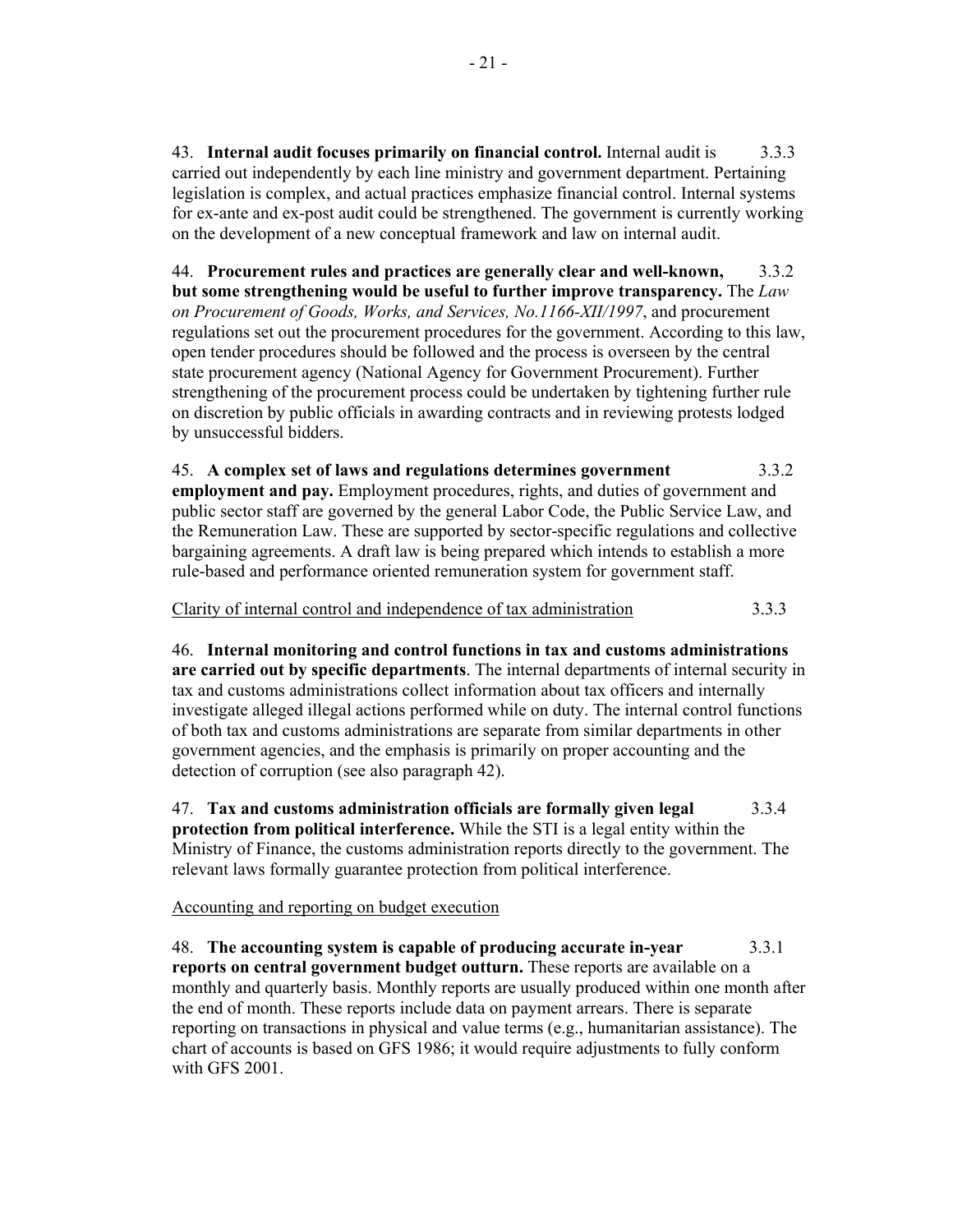49. **Fiscal reporting does not cover general government fully and** 3.3.1/2.1.1 **uniformly.** Budget execution reports on the various components of general government as defined by the GFS are available in high frequency, but these are not consolidated in a general government table format. Also, data is not presented to the general public and others in a uniform way. This is partly due to the lack of coordination between the MoF and the NSIF in data aggregation; for example, the NSIF only reports data on a quarterly basis to the MoF (in hard copy). This problem is compounded by the use of different accounting systems as the NSIF uses accrual accounting and by the practice that the NSIF, and the newly established HIF, operate outside the State treasury system.

50. **The legislature does receive timely in-year reports on budget outturn,** 3.4.1 **but does not undertake a formal mid-year review.** Reports on monthly execution of the budget is made available to the public in the form of brief communiqués, however these reports are mainly narrative and limited in their scope and analysis. In accordance with the GDDS, information on budget execution is published quarterly on a website and in the Statistical Bulletin.

51. **The final audited annual accounts of the State budget are available** 3.4.2 **within four months of the end of the fiscal year.** The final accounts submitted to the parliament incorporate the central government budget, extrabudgetary funds, summary of received foreign credits and grants for investment projects, and summary of administrative territorial units' budgets. At the same time, activities funded by credits and grants for investment projects not included in the treasury system are incorporated in the reporting in aggregate. Under the *Law on Local Public Finance*, reports on the execution of the budgets of local governments are approved by the local representative bodies before February 15 of the following year.

## Results-oriented budgeting and reporting 3.2.2/3.4.3

52. **The objectives and expected results from government activities are discussed in general terms in the draft annual budget and the annual budget execution report submitted to government and the Parliament**. The draft annual budget and the annual budget execution report provide in general terms information on envisaged and achieved results from government activities. In 2003, a program-based budget presentation was partially introduced with the objective to improve the efficiency of program implementation.

#### **D. Assurances of Integrity**

#### Integrity of data processes 4.1.1

53. **Budget projections are moderately reliable and the variance between budgeted and actual outturn of main fiscal aggregates is disclosed**. Revenue and expenditure projections are generally quite reliable, but there is a tendency to make optimistic assumptions on some variables (e.g., external grants and loans, privatization proceeds). Prior to 2003, unrealistic GDP growth projections resulted in overly optimistic revenue estimates for the budget. The difference between planned and actual outturn for revenues, expenditures and the overall State budget balance for 2003 was disclosed to the general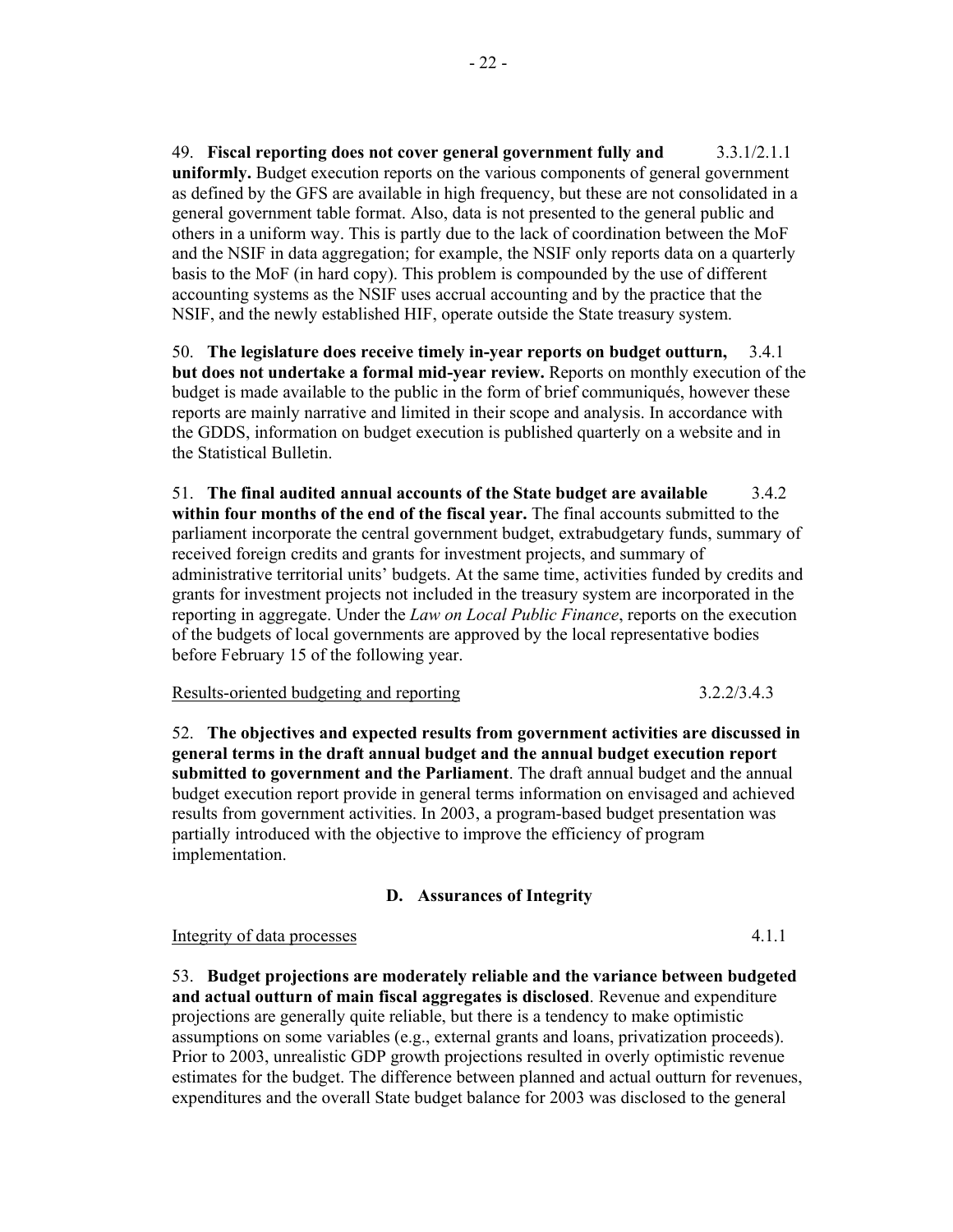public through website publication. Supplementary budgets are usually prepared twice per year. Data on the use of the Reserve Fund are included in budget execution reports.

54. **Statements on accounting policy are included in the budget and final** 4.1.2 **accounts documents.** Budget transactions are recorded on cash basis. Methodological norms as set out in the "Instructions on Accounting in spending organizations" are applied to accounting of the cash execution as well as accrual accounting of the State budget, and to cash accounting of the budgets of administrative local government units in the treasury system. The MoF is responsible for setting accounting policies and standards, and for enforcing compliance with established accounting standards.

55. **The process of accounts reconciliation and fiscal reporting are mostly** 4.1.3 **effective.** Crosschecks of internal consistency of fiscal data are undertaken on a regular basis, as well as preliminary crosschecks of this data. All treasury transactions are executed at the single bank account for each budget. This allows for reconciliation of information on treasury transactions with banking system. The NBM also undertakes a reconciliation of the monetary and fiscal accounts. Data reconciliations are shown explicitly in the annual reports on budget execution to parliament and the general public.

## Independent oversight 4.2.1

56. **External audit is independent of the executive branch and its mandate .does cover all public sector activities.** The *Law on the Court of Accounts, No. 312-XIII/1994*, created the Court of Accounts (COA) as supreme audit institution in Moldova and stipulates its independence. The Head of the COA is appointed by parliament. The mandate of the COA is wide ranging—COA is free to audit any public body or institution. In practice the COA is understaffed which hinders its effectiveness. The COA generally publishes its reports in the Official Monitor and provides annual reports to parliament.

57. **Strengthening of both internal and external audit capacity is required** 4.2.1 The COA has 70 auditors working at the central government, and another 70 staff covering the local government institutions. This does not allow for regular auditing of all public institutions. The COA fully relies on the State budget for funding of its operations. As discussed above, capacity of the internal audit function could be strengthened.

58. **The legislature discusses external audit reports, but follow-up is** 4.2.1 **effectively limited to law enforcement agencies.** Reports of the Court of Accounts are generally received and reviewed by parliament; however, there have been cases in the past in which special audit reports have not been shared with parliament. Follow-up on the findings of audit reports is generally limited to law enforcement agencies.

59. **The national statistics office is given legislative assurance of** 4.2.3 **independence.** According to the *Law on Statistics 412-XII/1990*, with subsequent amendments and addenda, the Department of Statistics and Sociology is in charge of the collection and dissemination of data received from other agencies, including fiscal data. The office is technically independent. A draft statistics law, which will strengthen the independence of the office further, is currently under discussion.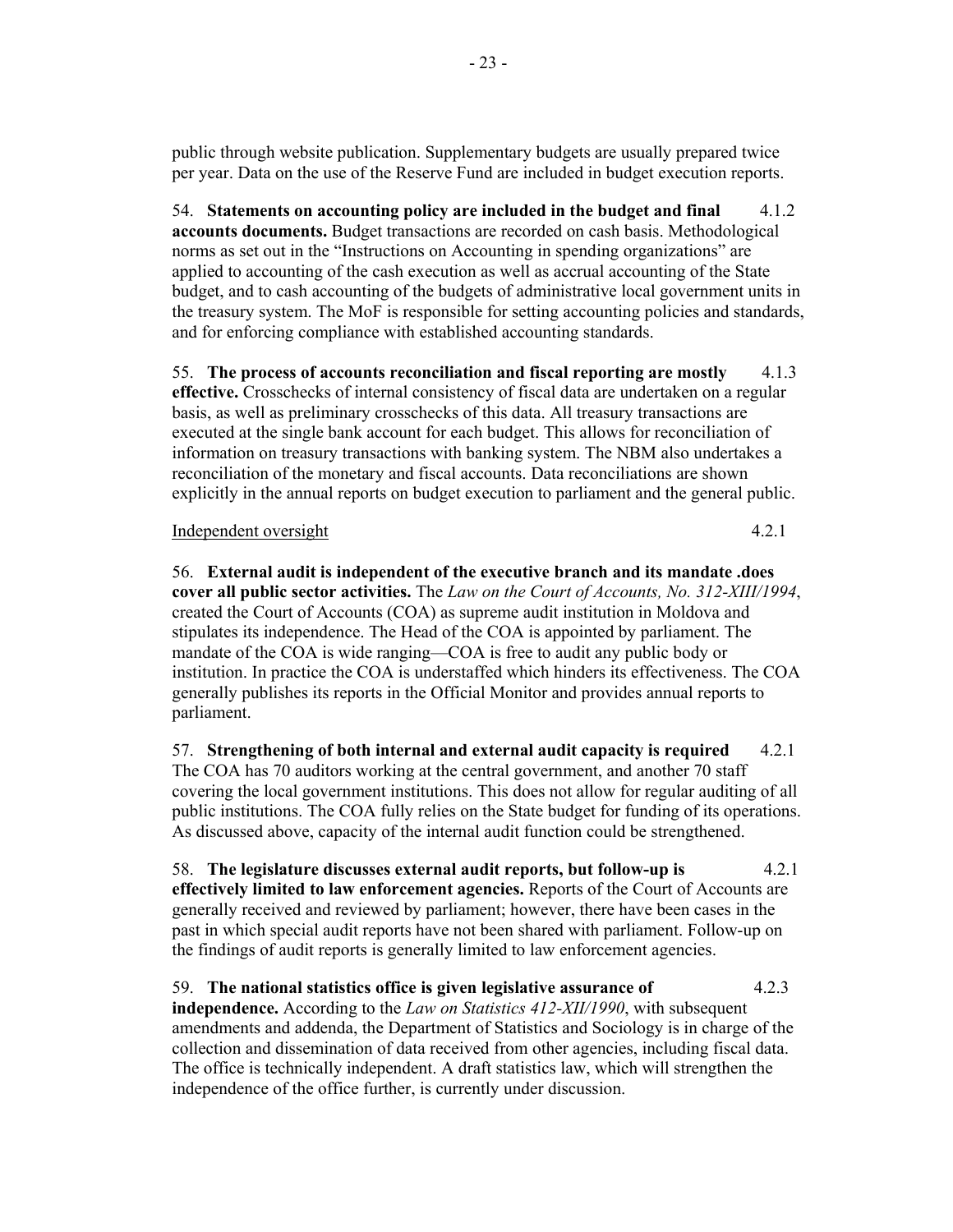## **II. IMF STAFF COMMENTARY**

60. **Moldova has made progress in recent years in improving fiscal transparency and meets the requirements of the fiscal transparency code in a number of areas.**  The roles and responsibilities between the executive, legislative, and judiciary, as well as between different parts of government are relatively clearly defined. Government operations are well distinguished from the activities of the central bank, and in most cases also from activities of the financial sector. The coordination mechanisms between budget and off-budget activities are reasonably well defined. Reporting on the budget to parliament and the general public has strengthened in recent years, but a number of shortcomings in this area remain (see below). Consolidating all tax legislation into two organic codes (domestic taxes and customs) has improved the transparency in taxation, albeit there remains scope for further improvement.

61. **The quality of budget preparation has improved considerably due to the introduction of medium-term expenditure frameworks (MTEFs)**. The MoF has made commendable progress during the past few years in preparing MTEFs. In particular, the 2004-06 framework is of considerable analytical depth and breadth. The annual budget calendar, which is clear and generally adhered to, has been amended to allow a better integration of the preparation of the MTEF into the annual budget cycle.

62. **In several areas, Moldova meets fiscal transparency requirements to some extent, but further improvements would be useful. These areas include budget consolidation and reporting, taxation, coordination with local governments, the treasury, and internal and external audit.** The budgets of EBFs, the NSIF, the HIF, and donor-financed projects are not yet well consolidated with the State and local government budgets as part of general government. Transparency could also be improved further by undertaking more analytical work, for example on tax expenditures, which should be published. While quasi-fiscal activities in the energy sector have declined due to electricity sector reforms, they remain sizable, particularly related to gas, which warrants more intensive monitoring and analysis. In tax policy and administration, the authorities should refrain from frequent within-year changes, and all changes to laws and regulations should become more easily available to the general public, including through website publication. Financial relations between the State and local governments need to be put on a sounder and more permanent footing, following more intensive consultations with local government representatives and independent experts. These consultations should address concerns about declining autonomy of local governments. Modernizing and consolidating treasury operations is a matter of urgency, as are reforms in internal control and external audit.

63. **Transparency appears to have stagnated, or even declined, in a few areas in recent years.** The government continues to control the activities of economic agents through a variety of mechanisms and channels, some of which are not transparent. For example, the former financial guards continues to operate independently of tax and customs administrations, and its role under the newly established Center for Combating Corruption and Economic Crime does not appear to be based on well-defined, formal rules. A number of informal measures have been introduced in recent years that hamper free international trade and economic growth, while making the regulatory environment more complex and less transparent. The monitoring of financial operations of SOEs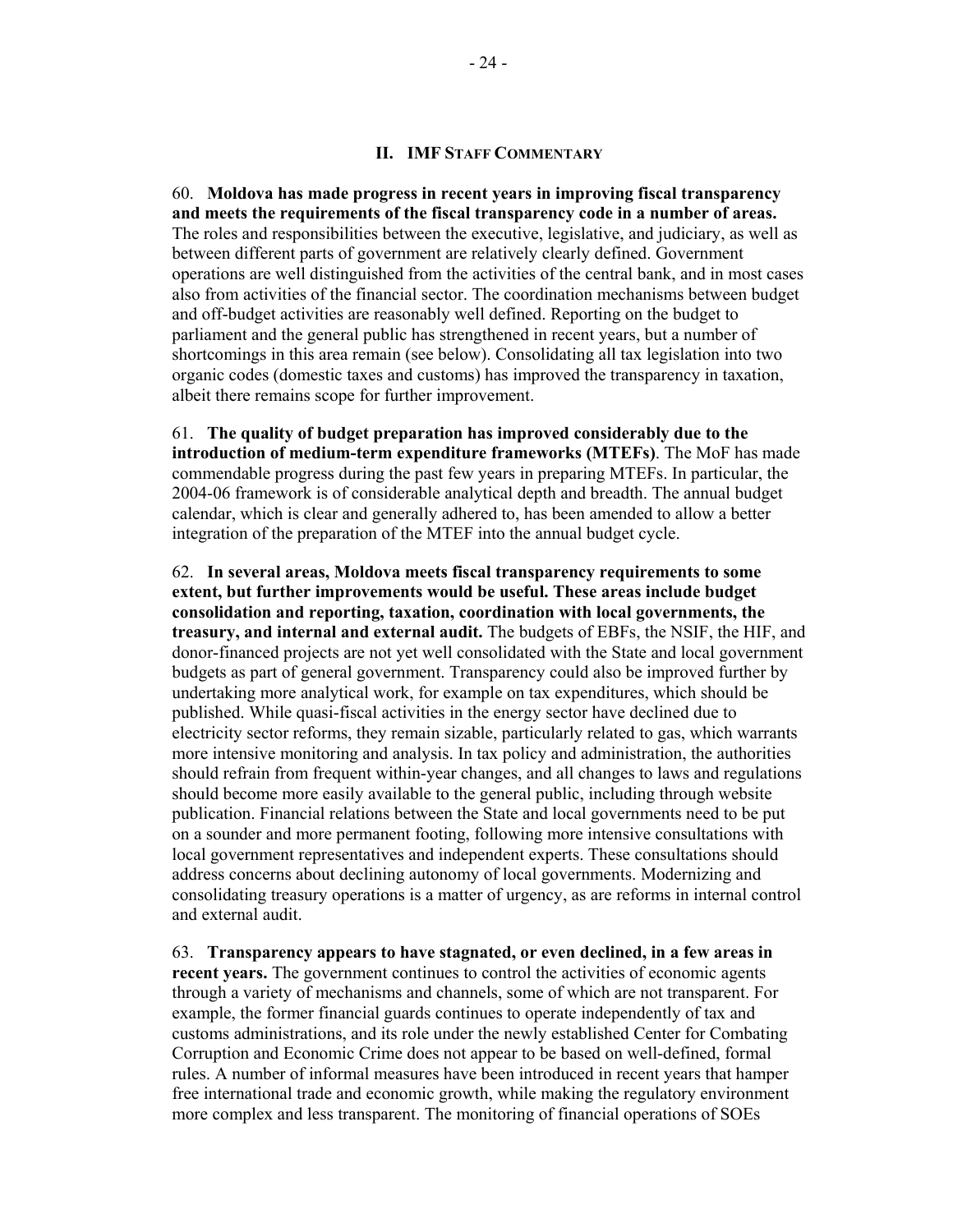deserves greater attention and scrutiny. Currently, the MoF as the key fiscal agency of the government plays no role in the monitoring of financial operations of SOEs, nor does any other central government agency monitors SOE finances comprehensively and systematically.

## 64. **Against this background, the following recommendations are of high priority:**

## Budget preparation, presentation, and reporting

- Establish a reporting mechanism involving project implementation units and line ministries that would allow the MoF to consolidate data on donor disbursements and expenditures made by foreign-financed projects, and include these data in a consolidated manner in the monthly reports to the government, parliament, and the general public.
- Integrate donor-financed investment project spending progressively into the Treasury accounting, starting this process as soon as possible with the proposed World Bank pilot project.
- Revise the organic budget law to reflect changes in the budget calendar, the MTEF process, fiscal data reporting practices, and fiscal data compilation and reporting on general government.
- Present to parliament and the general public together with the draft State budget a fully consolidated budget for the general government, and report budget execution to parliament and the general public on a consolidated general government basis.
- To improve reporting on budget execution for the general public, introduce a standard summary table to report monthly fiscal data on a general government basis together with a narrative summary.
- Present central and local government expenditure data in the annual draft budget, the MTEF, and in monthly budget execution reports separately in economic and functional classification.
- Prepare for the annual draft budget, or independently at least once per year, a tax expenditure analysis covering the major taxes and highlighting the 10 largest tax exemptions and concessions.

## Clarifying responsibilities and coordination

- Intensify regular consultations with local governments and independent experts, with the objective to establish a sounder and more permanent system for revenue sharing and expenditure transfer formulae. In this context, review responsibilities for decision-making authority on tax policy, especially tax concessions, that affect the revenue base of local governments.
- Eliminate as many EBFs as possible and consolidate them with mainstream line ministry activities.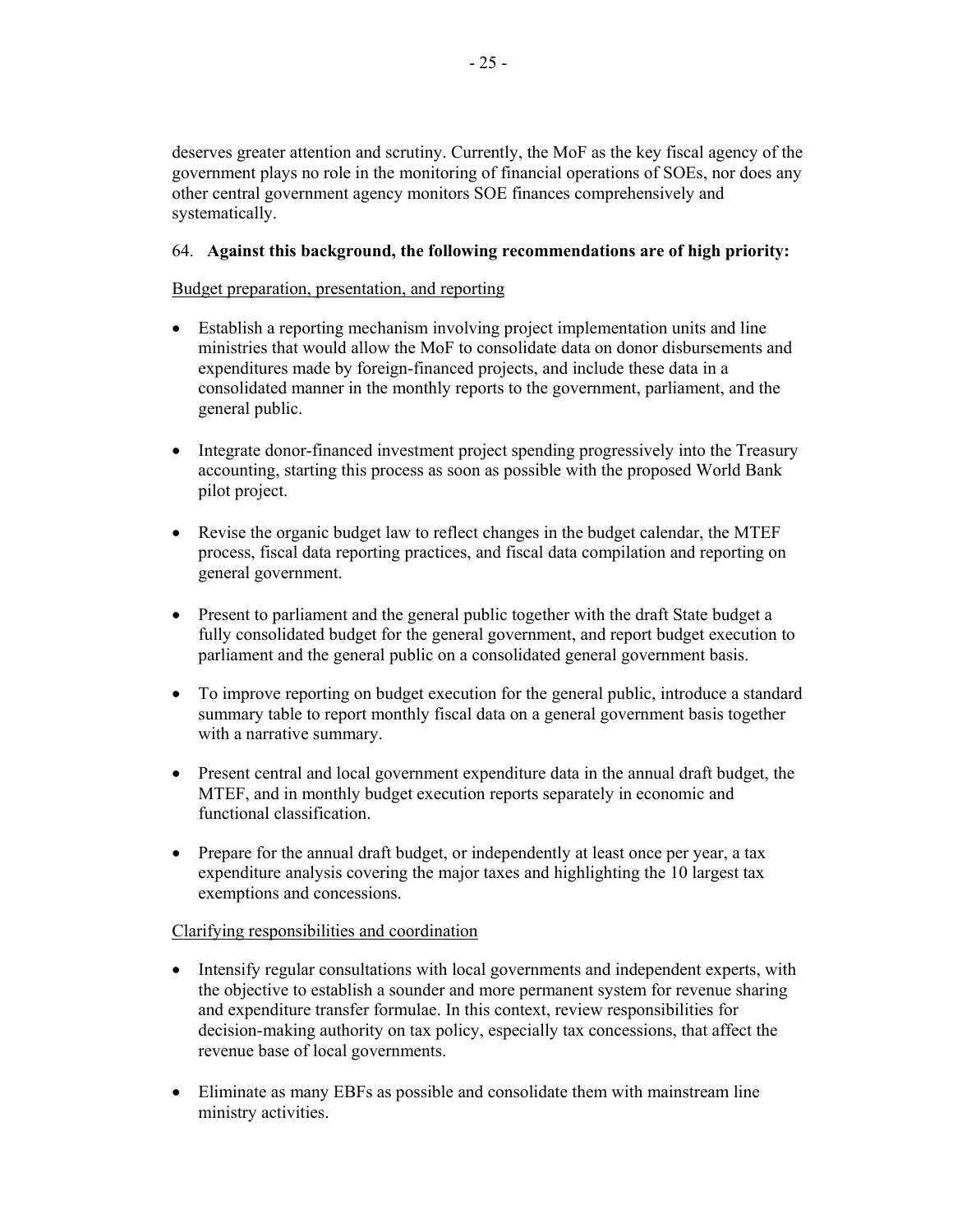- Place customs administration under the supervision of the MoF to strengthen its role in tax policy and administration and to improve cooperation on key inter-departmental issues (e.g., VAT refunds) and the exchange of information.
- Revise VAT refunds regulations in line with IMF technical assistance advice.
- Streamline responsibilities in the privatization process for non-strategic SOEs between the Privatization Department, line ministries, and others.

## State-owned enterprises and quasi-fiscal activities

- Strengthen the monitoring of financial operations of SOEs, for example by requiring line ministries to provide to the government (1) draft annual financial plans for SOEs for review and approval, and (2) quarterly reports on SOE financial performance.
- Make SOEs subject to external audits of annual accounts, and make the audit reports available to parliament.
- Systematically and regularly review public asset ownership with a view to determine clear guidelines on corporatization, privatization, or liquidation.
- Publish all informal regulations on international trade of specific products.
- Analyze contingent liabilities and quasi-fiscal activities in the energy sector and disclose results of this analysis and policy recommendations to parliament and the general public, either as part of the draft budget or separately. Such analyses will help informing debates on strategies for further reforms, including the design of safety nets to help low-income households coping with increases in energy tariffs.

## Public sector accounting and oversight

- Limit the focus of the Center for Combating Corruption and Economic Crime to the investigation of corruption by public sector officials, leaving all tax enforcement activities to the tax and customs administrations. Also, consider placing the supervision of the Center under the control of parliament rather than the government, and have the director of the Center be appointed by parliament rather than the government.
- Review the inspections regime with a view to streamline it, which will also help reducing opportunities for corruption.
- Strengthen external audit and publish all external audit reports on websites and in hard copy. Present regular annual reports of general findings of external audits to the government, parliament, and the general public.
- Modernize internal control operations in line ministries and other government agencies, including through training and technical assistance.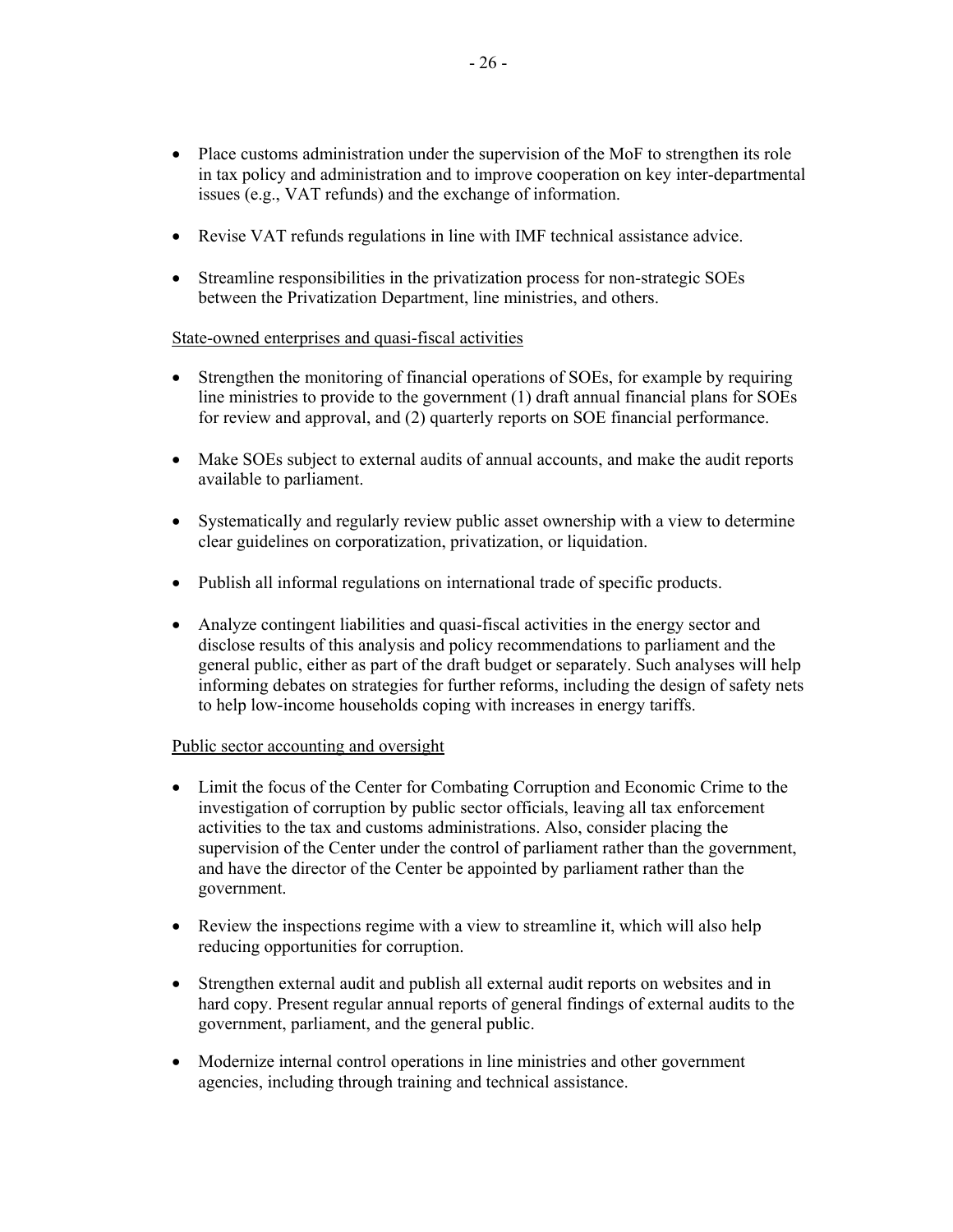- Continue to strengthen anti-corruption activities. Reduce tax exemptions and concessions further will help limiting opportunities for corruption.
- Strengthen local government treasuries and include donor-financed projects as well as NSIF and HIF operations in the State treasury operations. Considering current capacity constraints, implementing this recommendation may require further technical assistance.

## 65. **Other recommendations:**

- Clarify and enforce the fiscal rule on the State budget by avoiding reference to a balanced budget, since the law does allow the incurrence of budget deficits and its financing through foreign and domestic borrowing.
- Better integrate the preparation of the MTEF with that of the annual budget to ensure use of the same macroeconomic and financing assumptions in both frameworks.
- Strengthen accounting and audit standards for SOEs, and publish audited annual accounts.
- Implement a fully-integrated financial management information system (IFMIS) for the State and local treasuries.
- Improve coordination between cash and debt management functions in the State of local treasuries.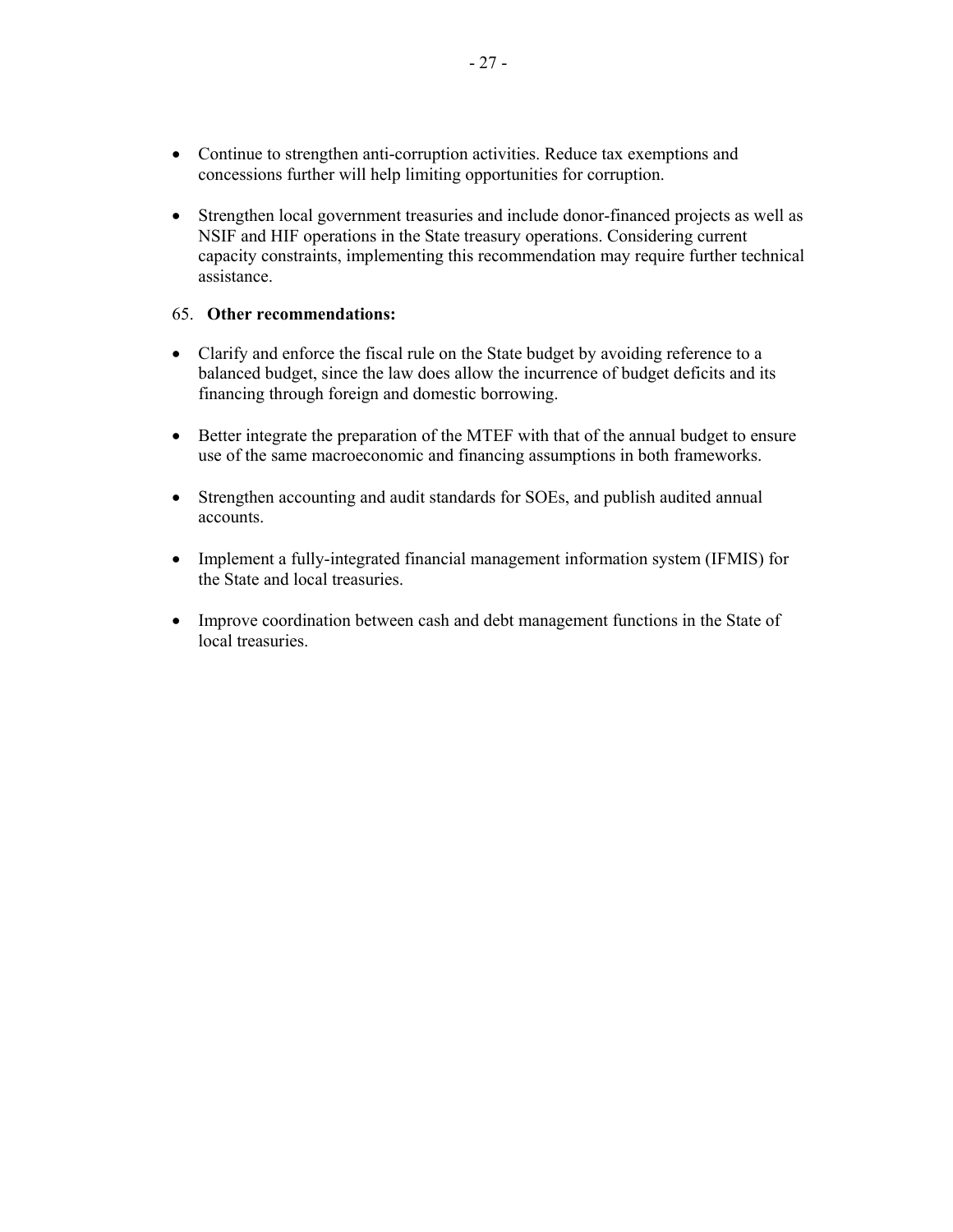|                                                       | Appendix 1. Public Availability of Information—A Summary                                                                                                                                                                    |                                   |                               |           |
|-------------------------------------------------------|-----------------------------------------------------------------------------------------------------------------------------------------------------------------------------------------------------------------------------|-----------------------------------|-------------------------------|-----------|
| <b>Budget and Fiscal Report Element</b>               | Included in budget/report documents                                                                                                                                                                                         | <b>Available to</b><br>the public | Para. Ref.                    | Code Ref. |
| III. Central government (CG) budget<br>estimates      | Yes. While not published together with the approved State<br>budget, it is available from other publications, including the<br>Medium-Term Expenditure Framework (MTEF).                                                    | Yes                               | $\overline{2}1, 23,$<br>30-33 | 2.1.1     |
| IV. CG Defense Expenditures                           | Yes. But only shown in aggregate form in the annual budget<br>and budget execution reports.                                                                                                                                 | Yes                               | $\overline{22}$               | 2.1.1     |
| V. CG EBFs                                            | Yes. Published together with the annual State budget in<br>separate annexes.                                                                                                                                                | Yes                               | 1, 13, 21                     | 2.1.1     |
| VI. CG Budget outturns                                | Yes. The difference between planned and actual outturn for<br>2003 was disclosed to the public (website publication).                                                                                                       | Yes                               | 52                            | 2.1.2     |
| VII. CG Budget forecasts                              | Yes. Not published together with the annual budget, but<br>available from other publications, including the Medium-<br>Term Expenditure Framework (MTEF).                                                                   | Yes                               | 21, 32, 33                    | 2.1.2     |
| CG Contingent liabilities<br>VIII.                    | No systematic analysis and reporting has so far been<br>prepared. However, the explanatory notes of the draft State<br>budget provide data on publicly guaranteed external debt,<br>broken down by principal and interests. | No                                | 24, Box 3,<br>Box 6.          | 2.1.3     |
| IX. CG Tax Expenditures                               | No detailed and systematic analysis of tax expenditures over<br>time has so far been published. An annex to the draft State<br>budget provides an exhaustive list of tax exemptions.                                        | $\overline{No}$                   | 17, 25                        | 2.1.3     |
| X. CG QFAs                                            | No. Quasi-fiscal activities are not systematically monitored<br>and their costs are not analyzed and comprehensively and<br>regularly reported to the government and the general public.                                    | $\overline{No}$                   | 4, 9, 26,<br>$Box$ 3          | 2.1.3     |
| XI. Macroeconomic assumptions                         | Yes. Budget forecasts and underlying macroeconomic<br>assumptions are clearly presented in the draft of the annual<br>budget presented to parliament and in the MTEF document.                                              | Yes                               | 33, Box 6                     | 3.1.3     |
| XII. Analysis of fiscal risks/sensitivity<br>analysis | No. Sensitivity analysis for macroeconomic assumptions<br>were prepared for MTEF, but not published.                                                                                                                        | N <sub>o</sub>                    | Box 6                         | 3.1.5     |